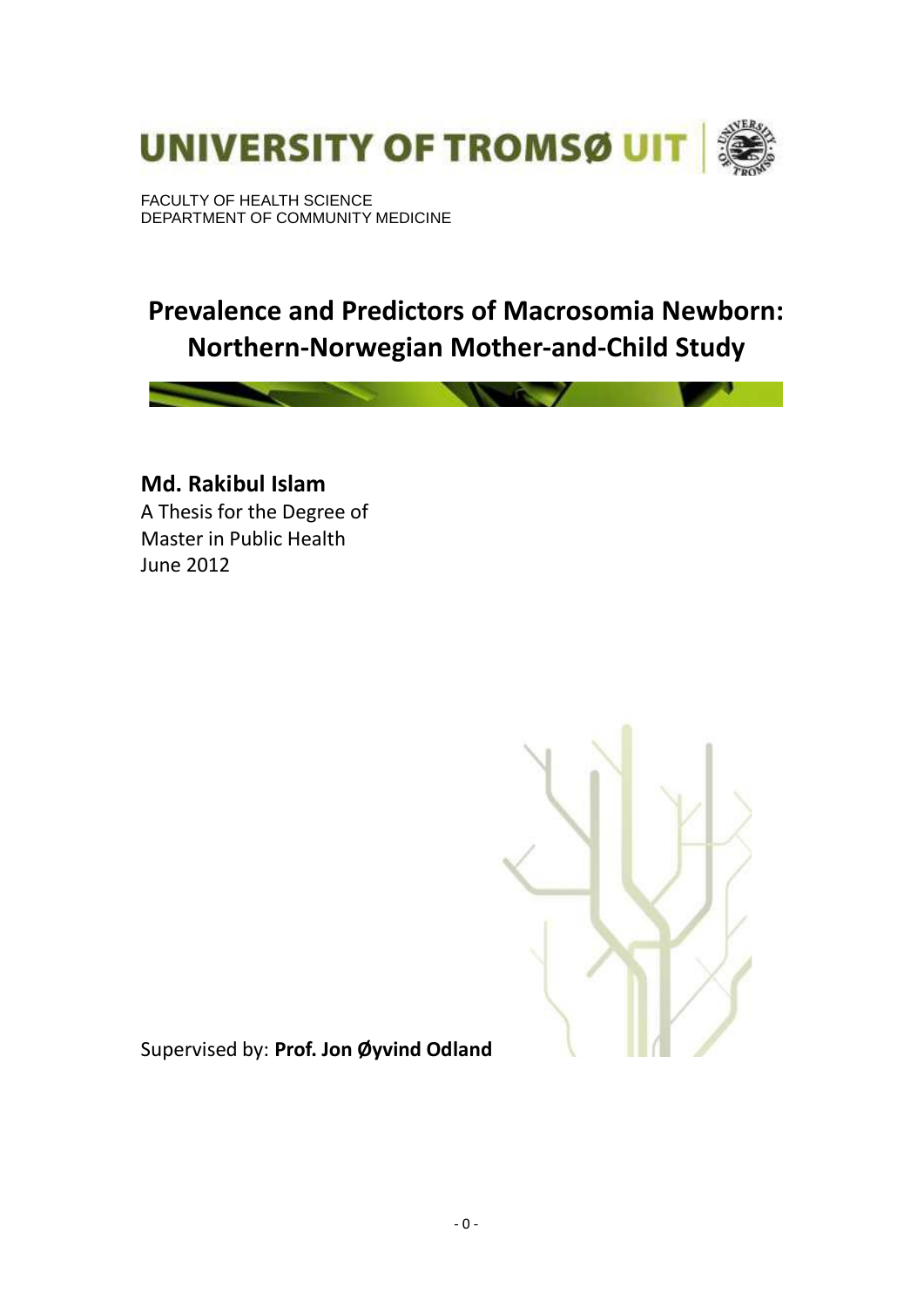# **CONTENTS**

List of Tables

# List of Figures

# Acknowledgement

Abstract

| <b>CHAPTER ONE: GENERAL INTRODUCTION</b> |                              | Page No. |
|------------------------------------------|------------------------------|----------|
| 1.1                                      | Introduction                 | 8        |
| 1.2                                      | Macrosomic Newborn in Norway | 9        |
| 1.3                                      | Objectives of the Research   | 10       |
| 1.4                                      | <b>Research Questions</b>    | 10       |
| 1.5                                      | Significance of the Study    | 11       |
| 1.6                                      | Organization of the Thesis   | 11       |

# CHAPTER TWO: METHODOLOGY

| 2.1 | <b>Study Area and Study Population</b> | 13 |
|-----|----------------------------------------|----|
| 2.2 | Data collection                        | 14 |
| 2.3 | Dependent Variable                     | 15 |
| 2.4 | Independent Variable                   | 16 |
| 2.5 | <b>Statistical Analysis</b>            | 16 |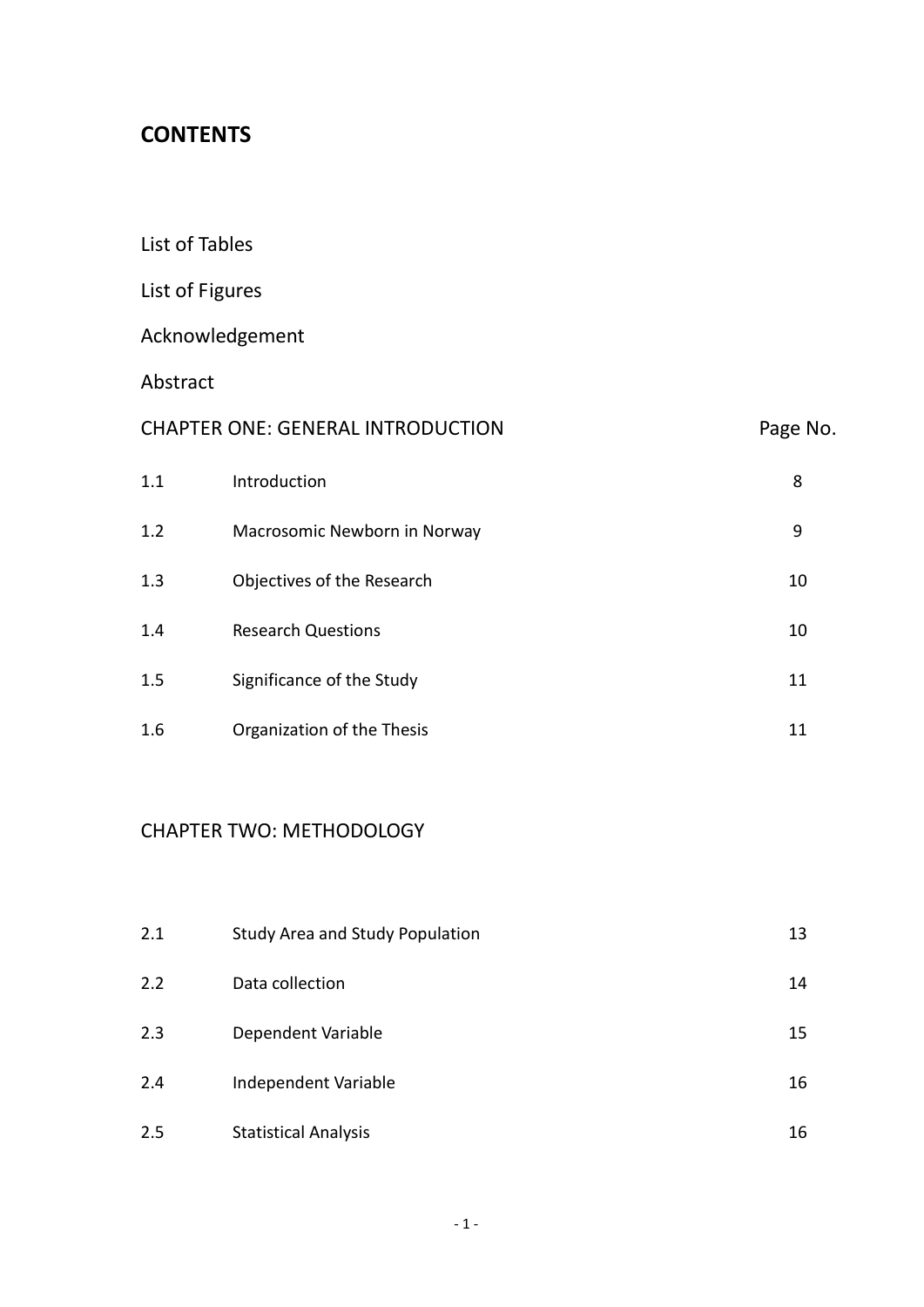2.6 Ethical Considerations **17** 

# CHAPTER THREE: RESULTS

| 3.1 | Sample Characteristics                       | 18 |
|-----|----------------------------------------------|----|
| 3.2 | <b>Pregnancy Outcomes</b>                    | 20 |
| 3.3 | Prevalence of Macrosomia                     | 21 |
| 3.4 | Macrosomia based on Birth Weight             | 21 |
| 3.4 | Macrosomia based on Body Mass Index of Child | 24 |

| <b>CHAPTER FOUR: DISCUSSION AND CONCLUSION</b> |  |
|------------------------------------------------|--|
| References                                     |  |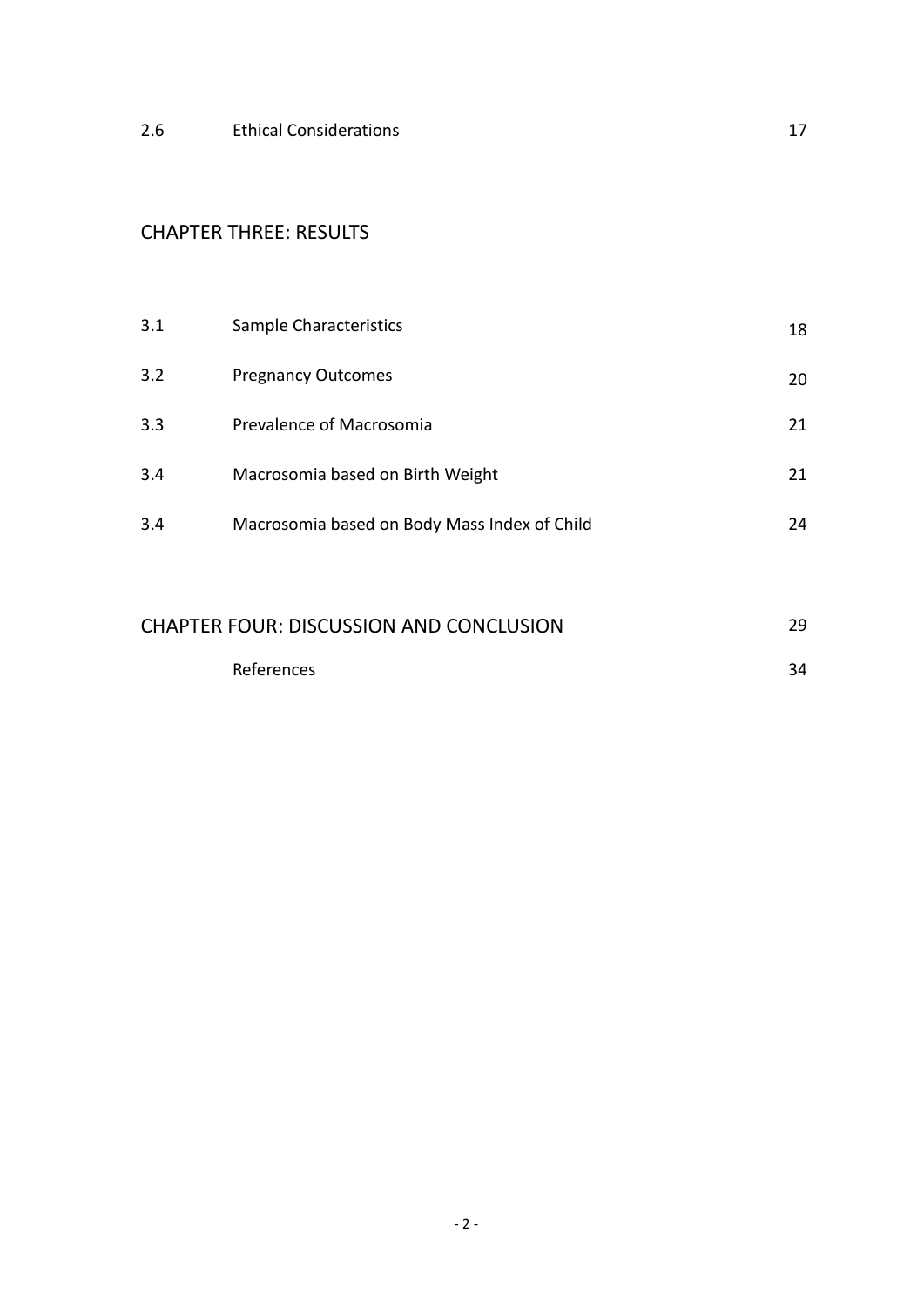# **LIST OF TABLES**

| Table   |                                                                                                                                                              | Page No. |
|---------|--------------------------------------------------------------------------------------------------------------------------------------------------------------|----------|
| Table 1 | Percentage Distribution of Sample Characteristics                                                                                                            | 19       |
| Table 2 | Major Pregnancy Outcomes among North Norwegian Mothers                                                                                                       | 20       |
| Table 3 | Prevalence of Macrosomic Newborn among North Norwegian<br>Mothers                                                                                            | 21       |
| Table 4 | Association between Macrosomia based on Birth Weight and<br>Demographic and Socioeconomic Characteristics, using Chi-<br>square Test                         | 22       |
| Table 5 | Estimates of<br>Logistic<br>Regression<br>Demographic<br>and<br>Socioeconomic Characteristics' effects on Macrosomia based on<br><b>Birth Weight</b>         | 24       |
| Table 6 | Association between Macrosomia based on Body Mass Index of<br>Child and Demographic and Socioeconomic Characteristics, using<br>Chi-square Test              | 26       |
| Table 7 | Logistic<br>Regression<br>Estimates<br>οf<br>Demographic<br>and<br>Socioeconomic Characteristics' effects on Macrosomia based on<br>Body Mass Index of Child | 27       |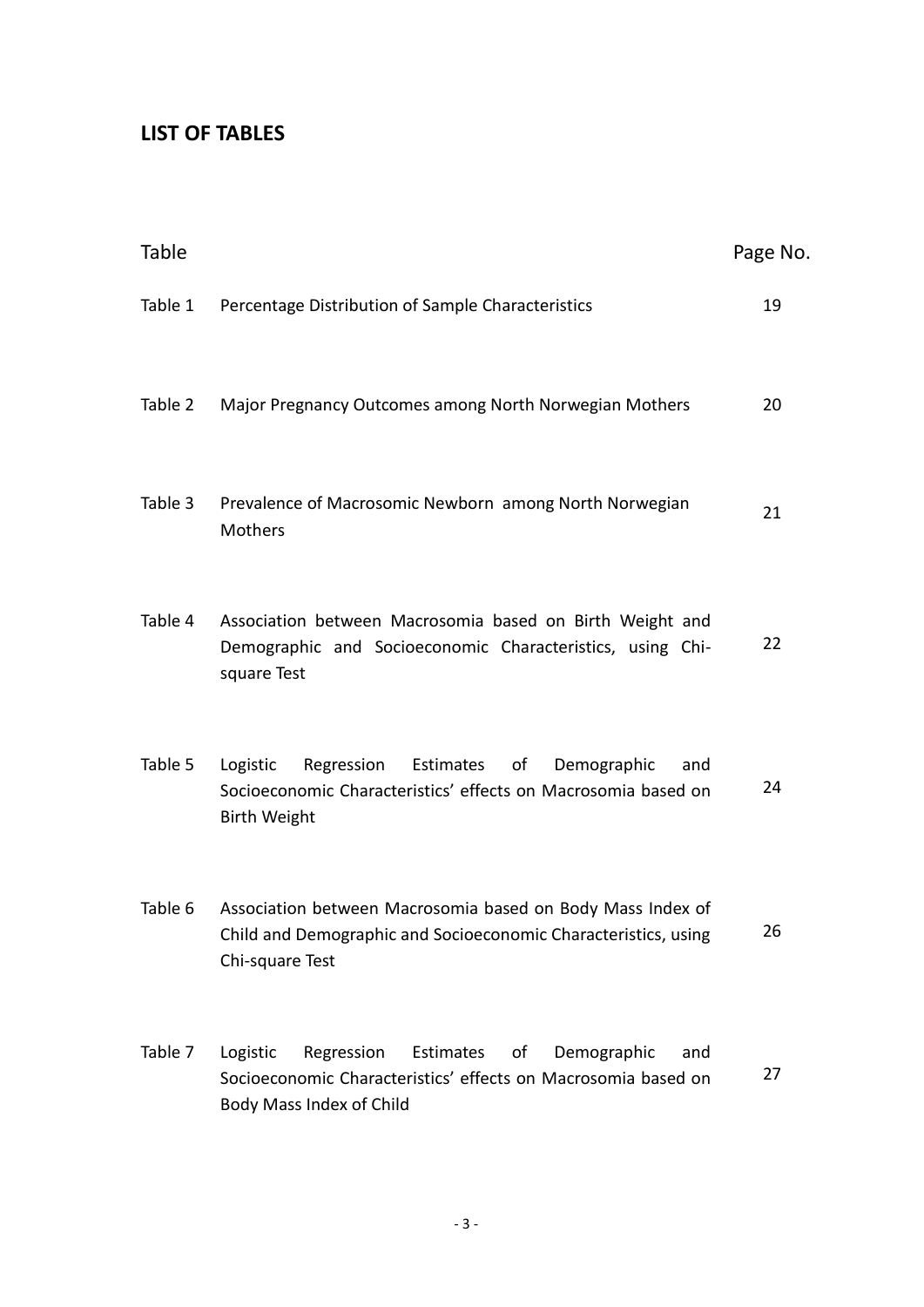# **LIST OF FIGURES**

| Figure   |                                                                           | Page No. |
|----------|---------------------------------------------------------------------------|----------|
| Figure 1 | Map of the Northern Norwegian Mother-and-Child Study (MISA<br>Study) Area | 13       |
| Figure 3 | Flow Chart of the MISA Study                                              | 15       |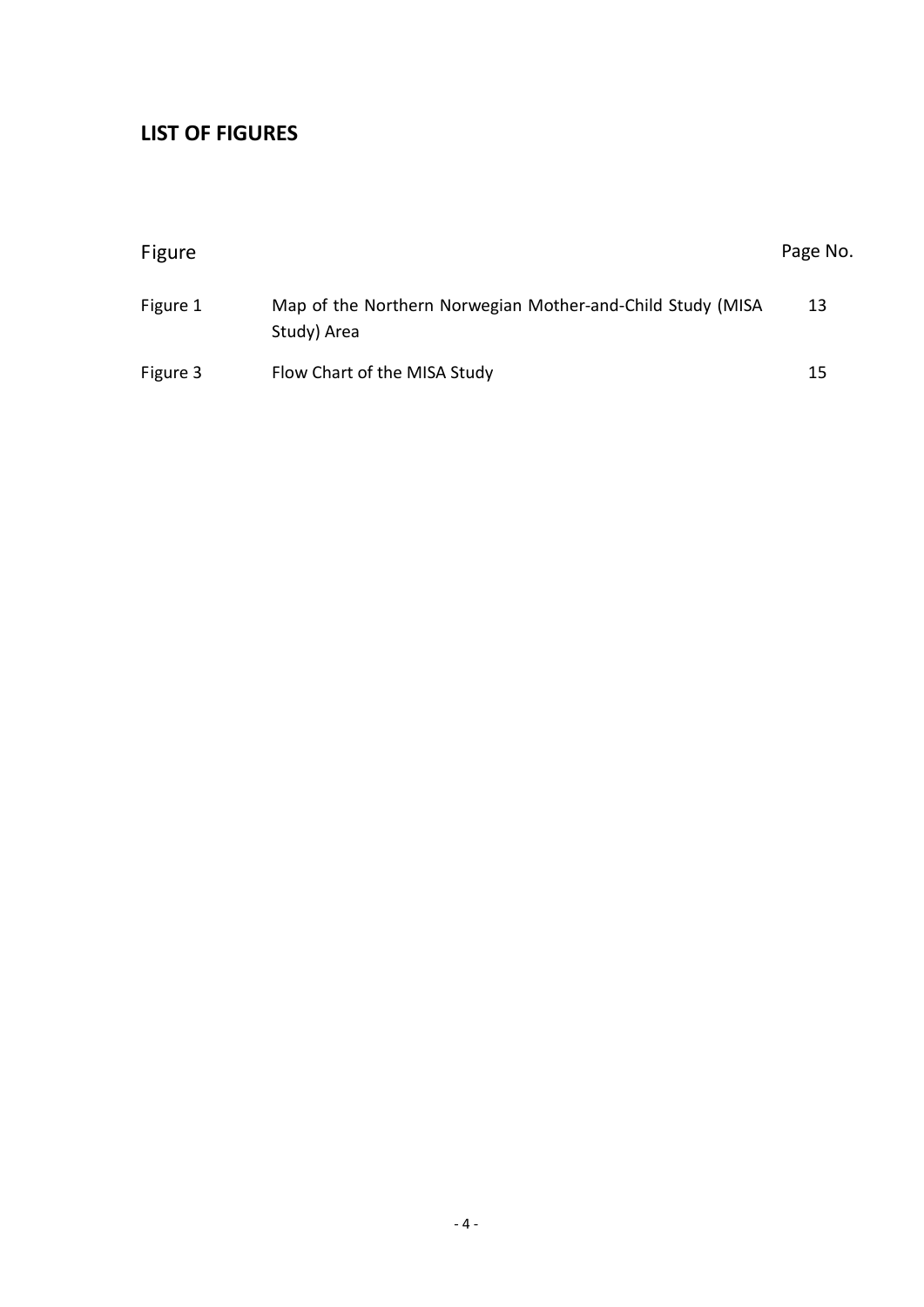#### **ACKNOWLEDGEMENT**

My heartfelt gratefulness goes to my supervisor Jon Øyvind Odland, Professor of International Health, Faculty of Health Sciences and Department of Community Medicine, University of Tromsø, for his valuable time, patience, and scholarly guidance in conducting this study from design to report writing.

My gratitude also goes to Dr. Mohammad Amirul Islam, Professor of Agricultural Statistics, Bangladesh Agricultural University, for his statistical support during the analysis. I am grateful to Dr. Mohammad Bellal Hossain, Associate Professor of Population Sciences, University of Dhaka for his valuable and critical suggestions throughout the whole study. I am indebted to my program coordinator, course coordinator and other professor and guest lecturers for their valuable comments and suggestions during the whole programme.

Along with others I am very much indebted to Gerd Sissel Furumo and Tor Gisle Lorentzen for providing academic and non-academic support over the years. I am also grateful to all my classmates and friends who helped me in different ways during my two years of the study. My heartiest thanks also go to international student councilor Line Vråberg who offered me so many valuable suggestions and warm welcomes in so many occasions in all my difficulties.

Last but not least, my heartfelt thank goes to my beloved wife and daughter, who always encouraged me to do this study and gave their patience during the entire period of carrying out this study.

- 5 -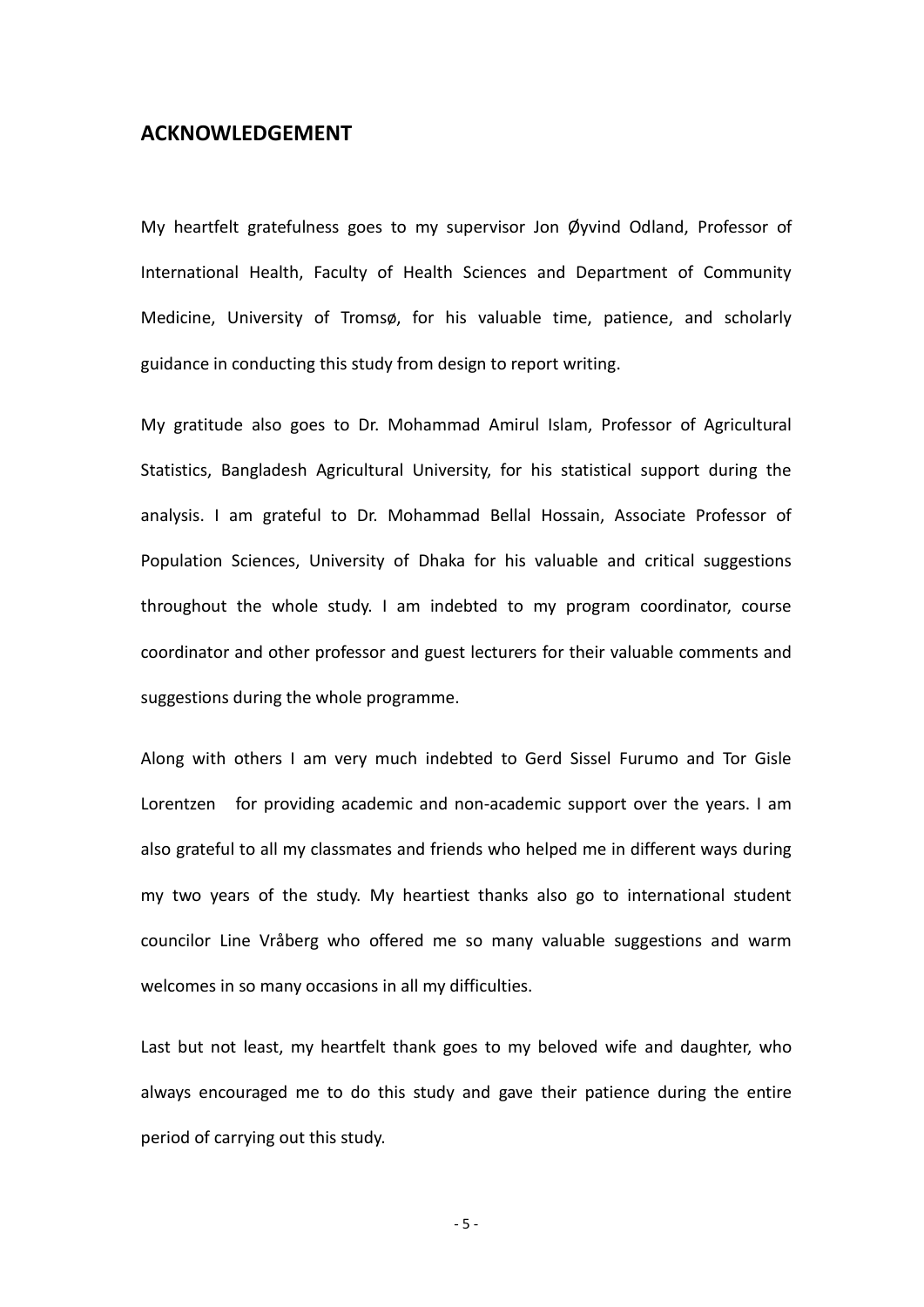#### **Abstract**

**BACKGROUND** The prevalence of macrosomia newborn has increased in Norway over the last few decades. In Norway, there is ample evidence that macrosomia is associated with elevated risk of complications both for the mother and the newborn. It is also evident that being born macrosomic is associated with future health risks.

**OBJECTIVE** The Study was aimed to understand the prevalence and predictors of macrosomic newborn in the three northern counties of Troms, Finnmark and Nordland in Norway.

**METHODS** Using data from The North Norwegian Mother-and-Child Cohort Study (MISA), 479 pregnant women who delivered their babies were included in this study. A simple questionnaire was administered to obtain personal information about current diet, smoking, and alcohol habits, medication and dietary supplements. Maternal weight was also measured while self-reported pre-pregnancy weight and height were collected from pregnant women. Permission was also obtained to consult their medical records.

**RESULTS** Mean birth weight and body mass index of children were 3617g (SD 493) and 14.27 (SD 1.22) respectively. Macrosomia (birth weight ≥4,000g) was observed among 101 (21.2%) newborns. Significant association between macrosomia and prepregnancy maternal weight, smoking at the beginning and at the end of pregnancy were observed in a bivariate analysis. Logistic regression analysis showed that maternal pre-pregnancy weight was a strong predictor of macrosomia among the included women. Non-smoking at the end of pregnancy was another significant determinant of macrosomia observed in regression analysis.

- 6 -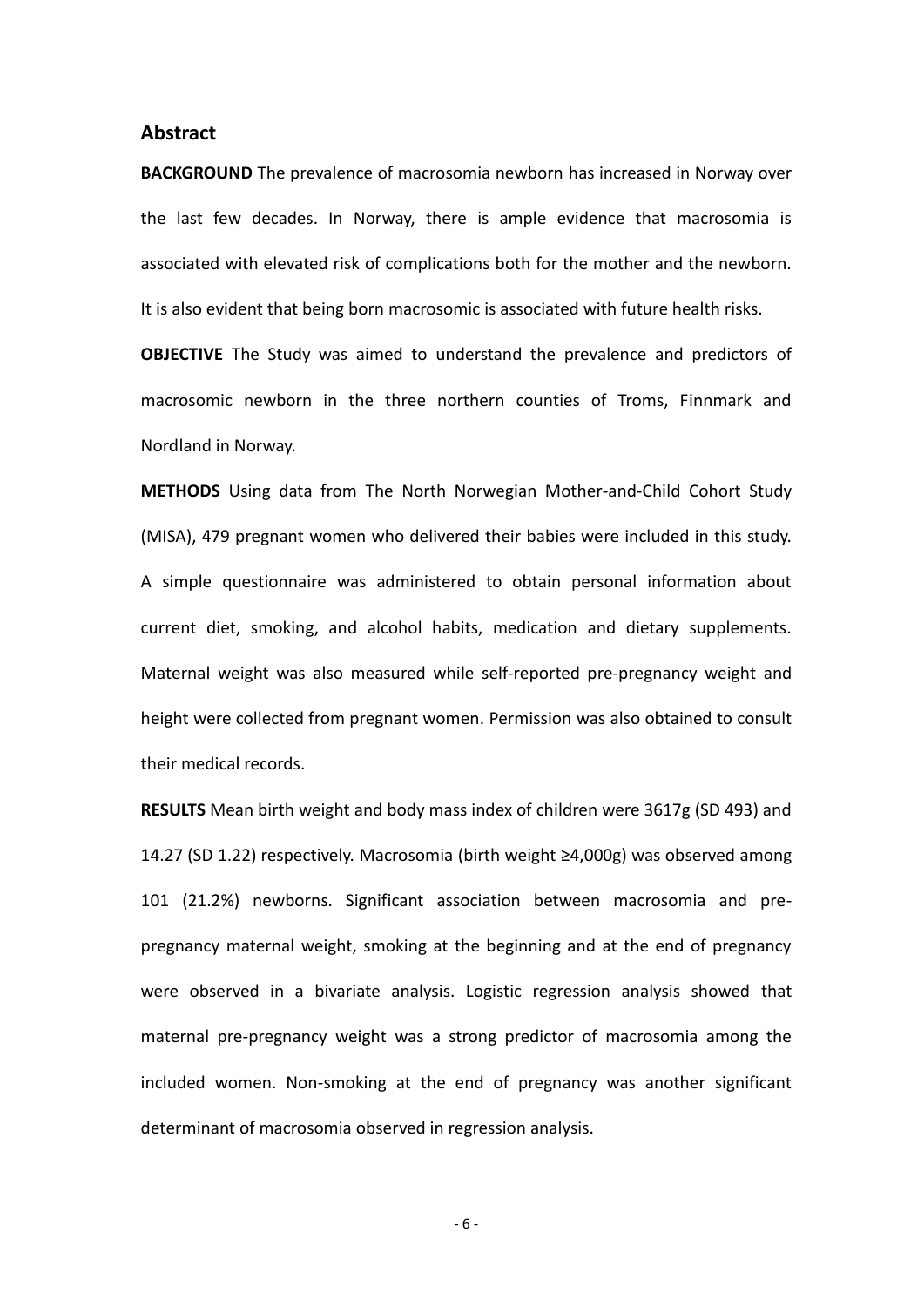**CONCLUSION** Pre-pregnancy maternal weight was the most important predictor of macrosomia for the newborn baby. General pre-pregnancy health advise and dietary advise for young women will have a very positive impact on pregnancy outcome.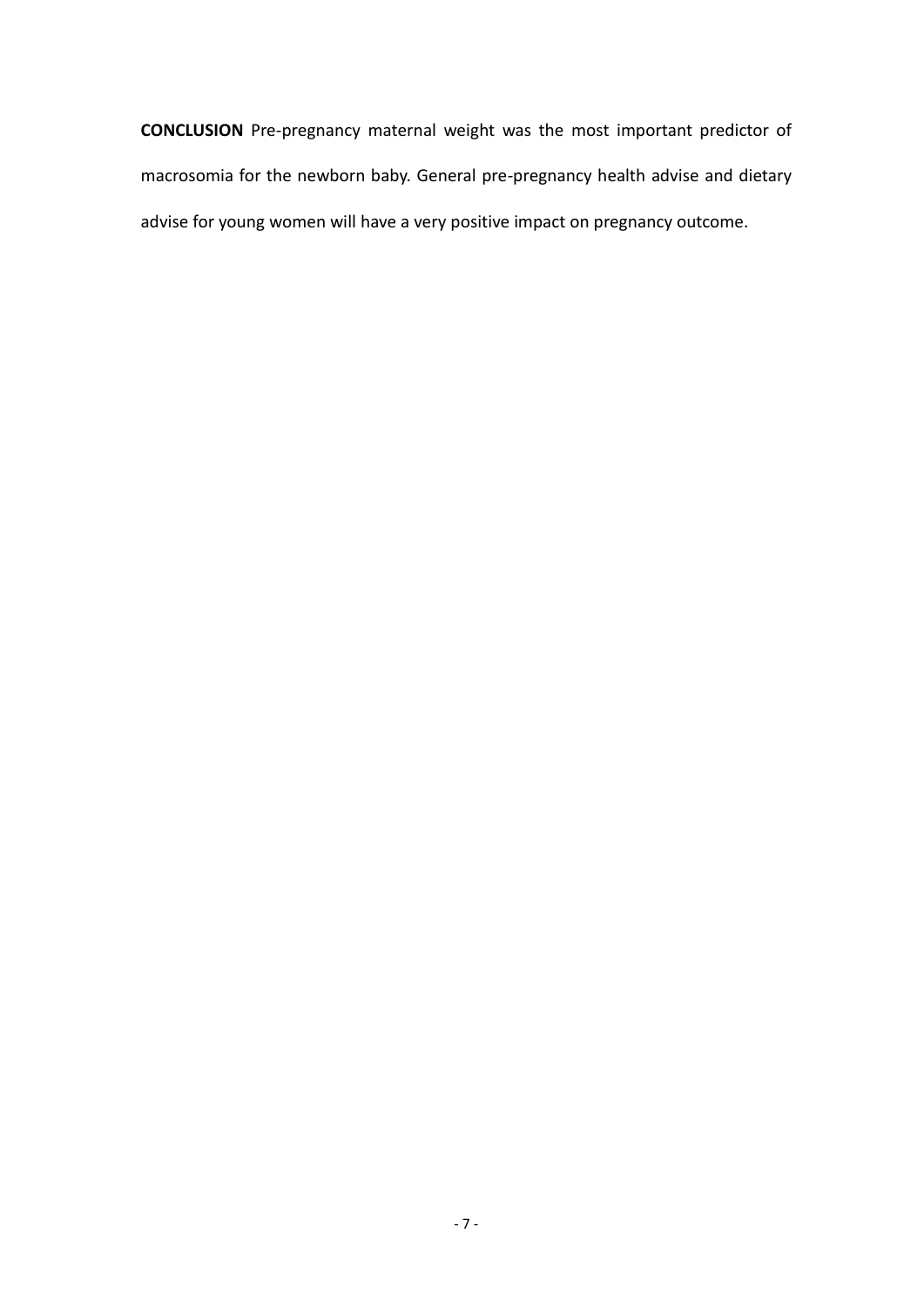# **Prevalence and Predictors of Macrosomia of Newborn Children: The North-Norwegian Motherand-Child Study**

### **CHAPTER ONE**

#### **Introduction**

Over the last few decades, macrosomia of the newborn (birth weight ≥4,000g) as an adverse pregnancy outcome has been increasing in many parts of the world especially in the developed countries<sup>1-5</sup>. Several studies have reported that between 15% and 25% of women have given birth to macrosomic infants in different populations during the last three decades<sup>2, 6, 7</sup>. Several researchers have demonstrated that advanced maternal age, ethnicity, maternal pre-pregnancy weight and height, maternal waist to hip ratio, gestational weight gain, multi-parity, gestational age, maternal diabetes or obesity, reduced maternal smoking, antecedent of a macrosomic delivery, male infant sex and changes in socio-demographic factors are the significant determinants of macrosomic babies<sup>7-12</sup>.

Macrosomic infants increase the risk of perinatal and maternal complications as compared with normal birth weight baby. Maternal complications include postpartum haemorrhage, chorioamnionitis, prolonged labour, caesarean delivery and prolonged hospital stay<sup>7, 10, 13, 14</sup>. These babies are also at high risk of perinatal mortality such as shoulder dystocia, brachial plexus injury, skeletal injuries, meconium aspiration, perinatal asphyxia, hypoglycemia, clavicular fracture, respiratory distress and low

- 8 -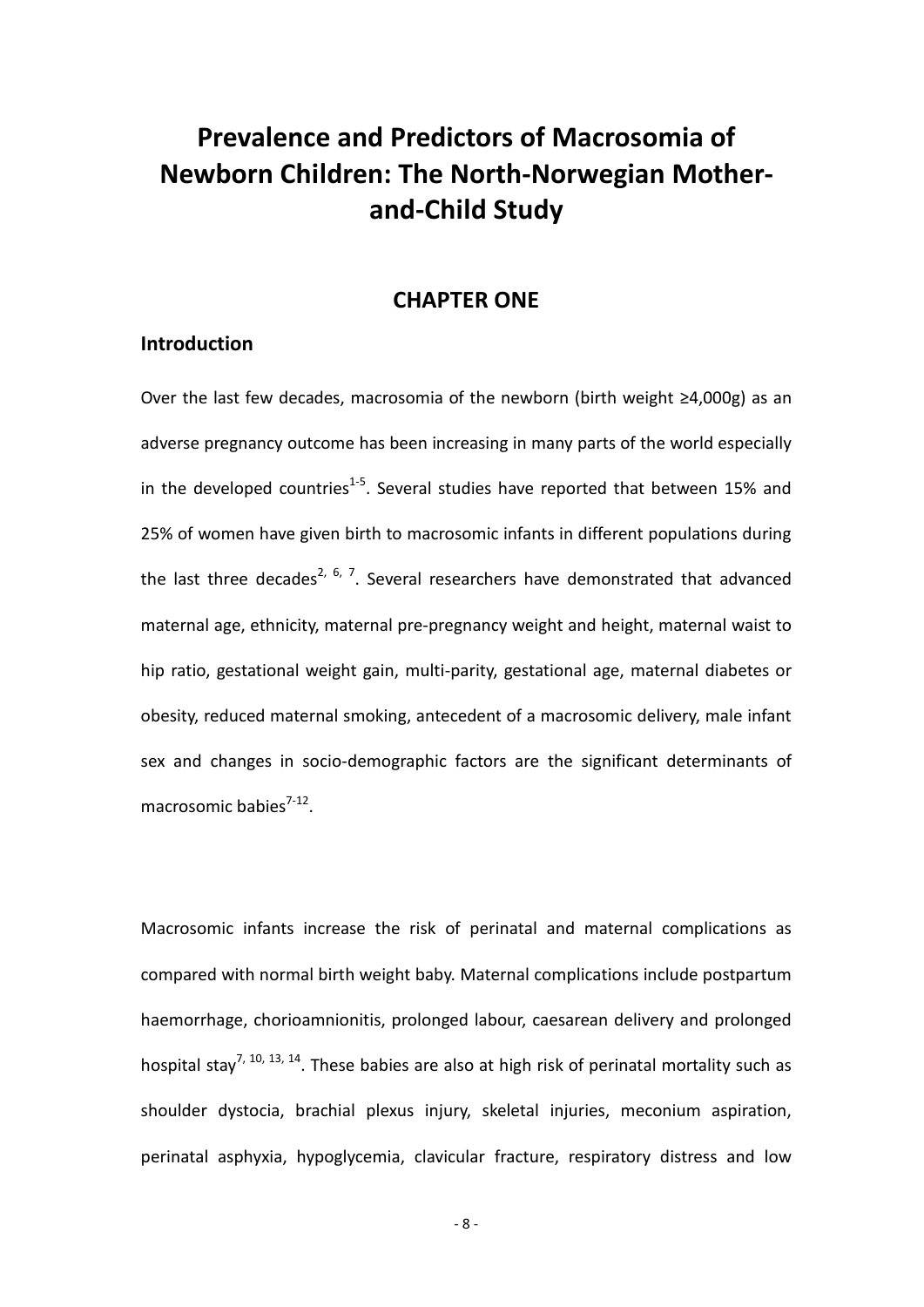Apgar score increase<sup>3, 8, 13, 15-17</sup>. Macrosomic newborns are also associated with the future health risks such as overweight, diabetes, metabolic syndrome, neurological sequelae and cancer<sup>4, 18, 19</sup>.

#### **Macrosomia in Norway**

The incidence of macrosomic newborn has been increasing in Norway like other developed countries in the world. In Norway, newborn macrosomia (newborns weighing 4,000 g or more) has increased from 16% to 20% in less than three decades  $1, 4$ . Most of the studies in Norway show that pregnancies with macrosomia are associated with elevated risks of both maternal and neonatal complications such as intrauterine death, artificial induction of labour, prolonged birth, shoulder dystocia, still births, birth asphyxia, intrapartal hypoxia, low Apgar score, injuries to the baby and the mother, increased use of operative deliveries, postpartum hemorrhages and neonatal hypoglycemia, hyperbilirubinemia and the use of neonatal intensive care<sup>20-</sup> <sup>23</sup>. Studies also found that maternal overweight/weight gain, maternal pre-pregnant BMI, fasting plasma glucose, gestational age, low level of pre-gestational physical activity and high serum insulin and non-high density lipoprotein (HDL)-cholesterol and low serum HDL-cholesterol are separately associated with the risk of macrosomic newborns in Norway<sup>23-27</sup>.

Numerous researches have been conducted on macrosomic infants or overweight as adverse pregnancy outcomes in Norway as a whole even though studies among northern Norwegian women are quiet absent in this regard. More specifically

- 9 -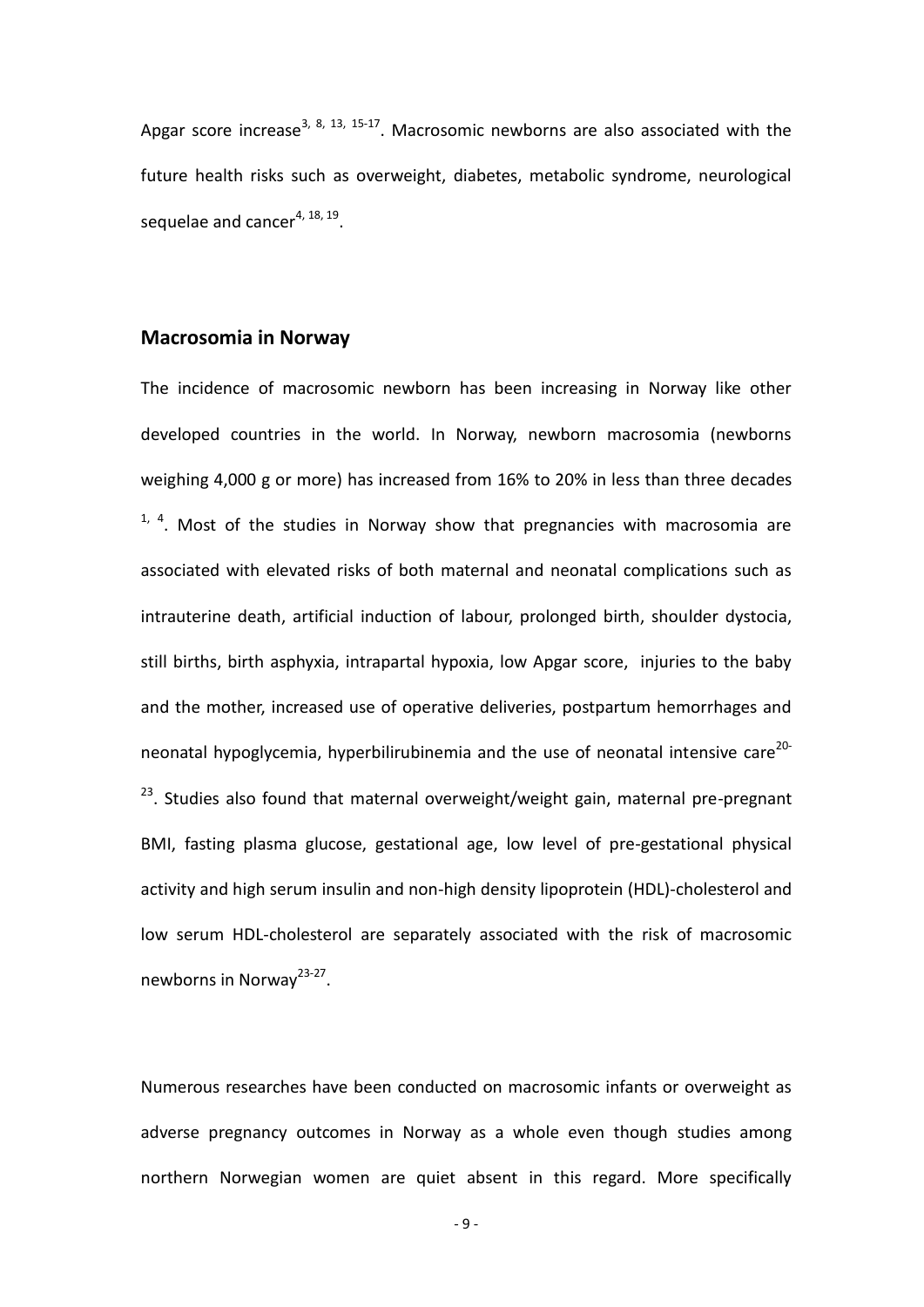systemic research on prevalence and determinants of macrosomic newborn among women in the northern counties of Troms, Finnmark and Nordland in Norway has not been conducted yet. Although large numbers of studies have been conducted and a number of studies are now underway in arctic and sub-arctic areas of Norway and Russia that explore the long-term effects of contaminants on maternal and child health<sup>28, 29</sup>. Therefore, the present study is an attempt to understand the prevalence and predictors of macrosomic newborn among women in these regions.

#### **Objectives of the study**

The present study is an attempt to comprehend the prevalence and determinants of macrosomic newborn as pregnancy outcomes among the north Norwegian mothers. More specifically, the study objectives are:

- i) to understand the prevalence of macrosomic newborn among the three northern counties of Troms, Finnmark and Nordland in Norway; and
- ii) to identify the socio-economic and demographic factors of macrosomic newborn in the same region.

#### **Research Questions**

The following research questions are formulated to meet the research objectives:

i) What is the prevalence of macrosomic newborn in northern Norway and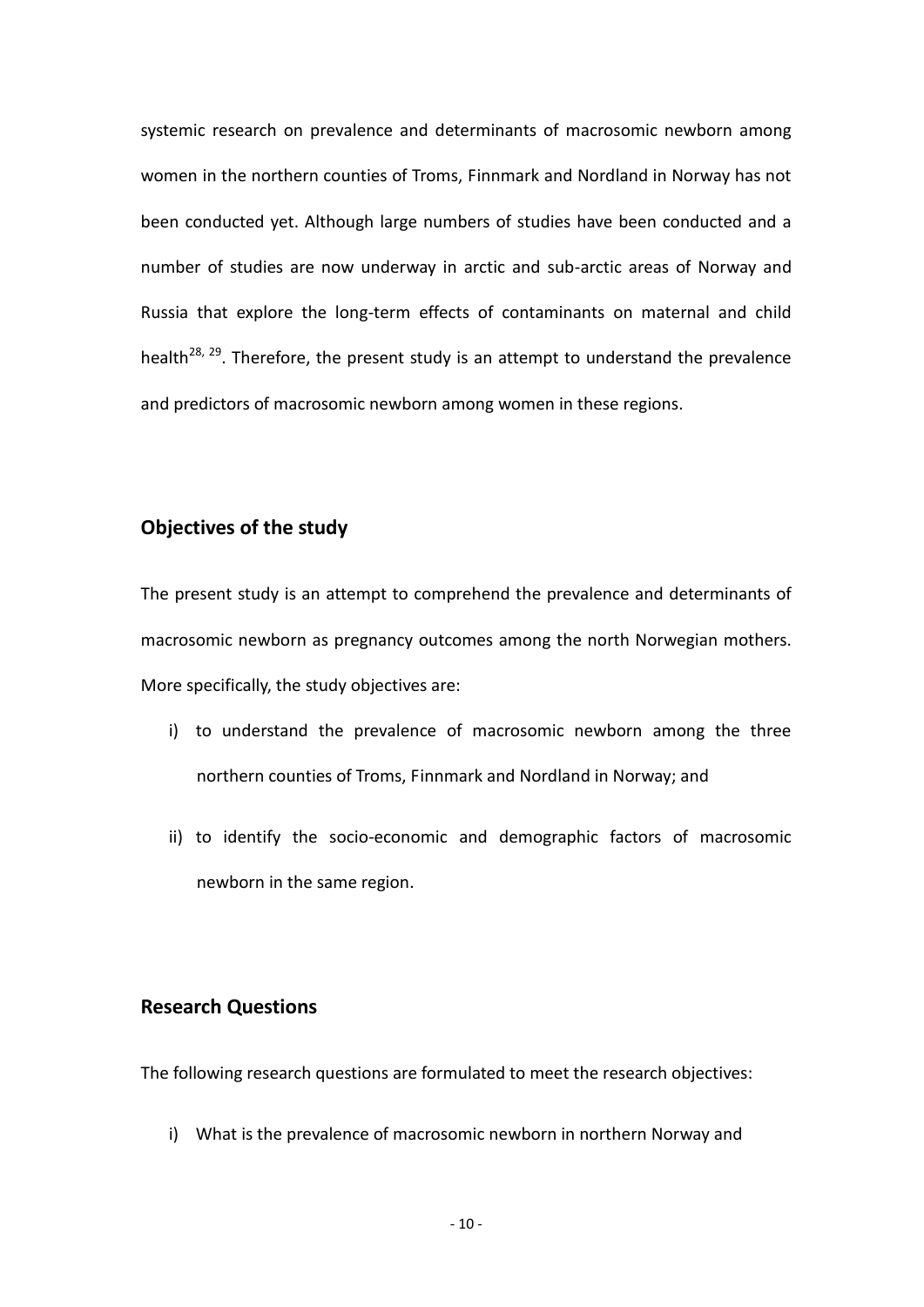ii) What are the most important socio-economic and demographic factors that influence macrosomic newborn among women in northern Norway.

#### **Significance of the Study/Policy Implications**

Since there has not been any study conducted on macrosmic newborns in northern Norway the present study will help to understand the prevalence and the risk factors of marcrosomic newborn in the region. It will also draw the attention of policy makers to improve the maternal and child health status in the region along with helping the battle for the present obstetrics challenge in Norway. It will therefore contribute to the academic discourse on reproductive health within the discipline of public health and most likely will come up with the ideas for future research on the subject.

#### **Organization of the Thesis**

This thesis comprises of four chapters. The first chapter has introduced the brief background of global context of macrosomic newborn particularly in Norway. The research questions (the objectives and justifications for the study) have also been described in this chapter. Chapter Two has been framed with detailed methodology describing the study area and study population. Different dependent and independent variables and statistical analyses have been demonstrated in this chapter. Chapter Three has the main findings of the thesis. The quantitative results of macrosomic newborn have been interpreted using univariate, bivariate and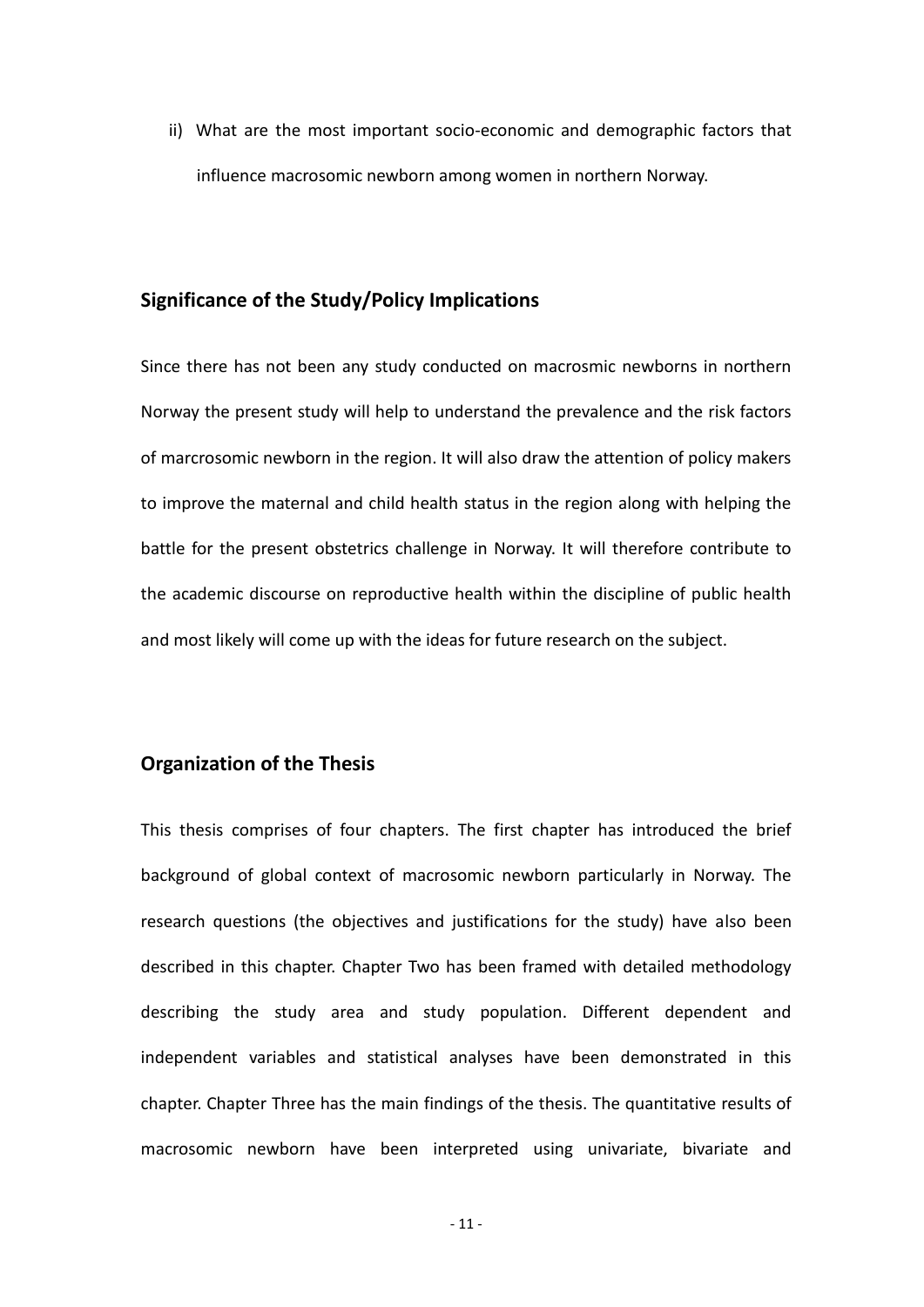multivariate analyses in this chapter. Chapter Four has concluded the thesis with a recapitulation of the themes discussed in the previous chapters summarizing and analyzing the findings. It has also recommended strategies for the mothers to improve the pregnancy outcomes.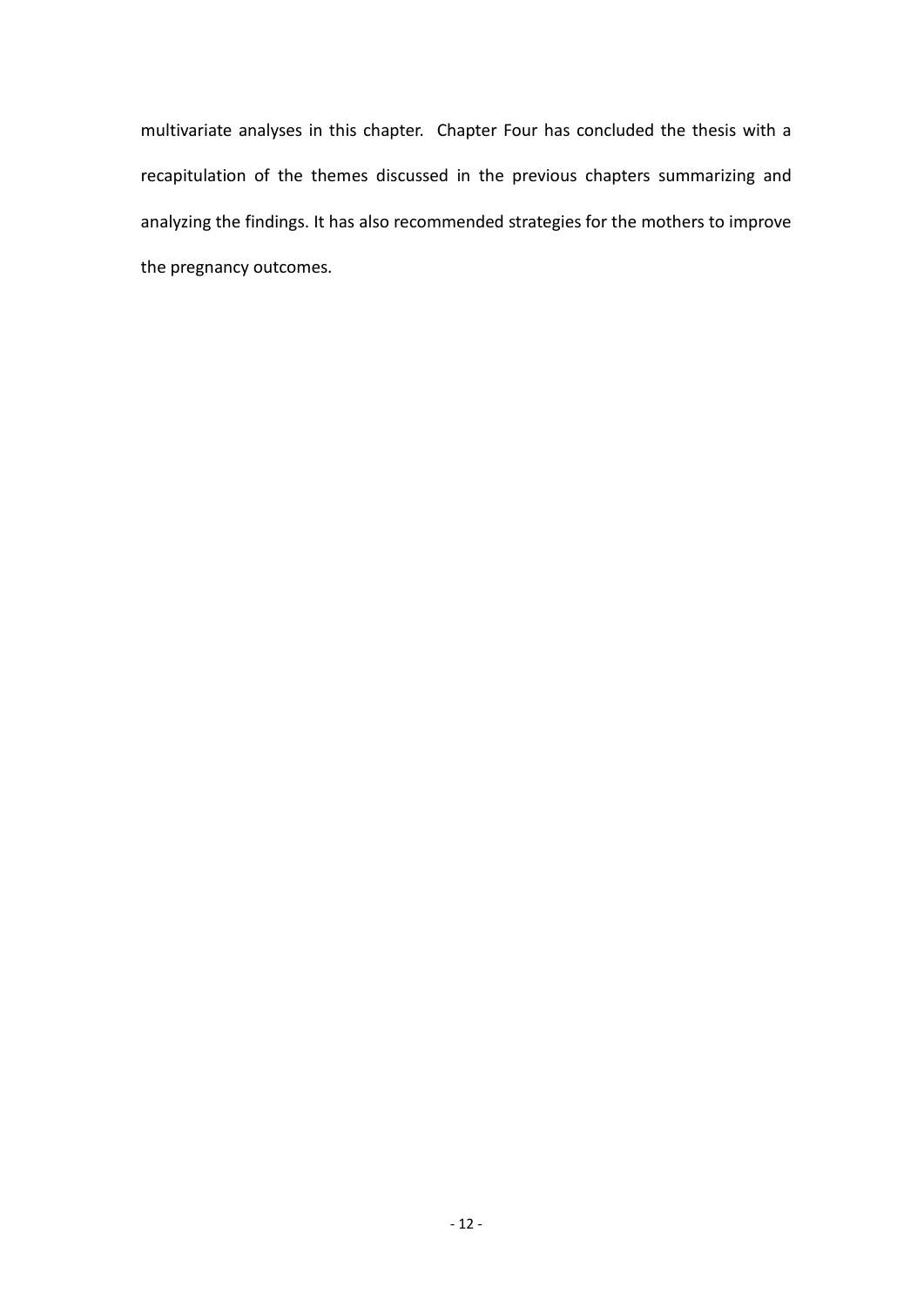# **CHAPTER TWO**

# **Materials and Methods**

### **Study Area and Population**

The North Norwegian mother-and-child study (also known as the MISA study) took place from 2007 until 2009 in different regions of northern Norway. The study population lived in the northern counties of Nordland, Troms and Finnmark. Pregnant women in the study area were invited by a written invitation administered by ultrasound clinics personnel or midwife consultations linked to places illustrated in Figure 1. The participating delivery departments were: Nordland Hospital (Bødo and Lofoten), University Hospital of North Norway Trust (Tromsø and the labour wards of North-Troms (Nordreisa) and Mid-Troms (Lenvik)), and Finnmark Hospital (Kirkenes, Hammerfest and the labour ward of Alta).

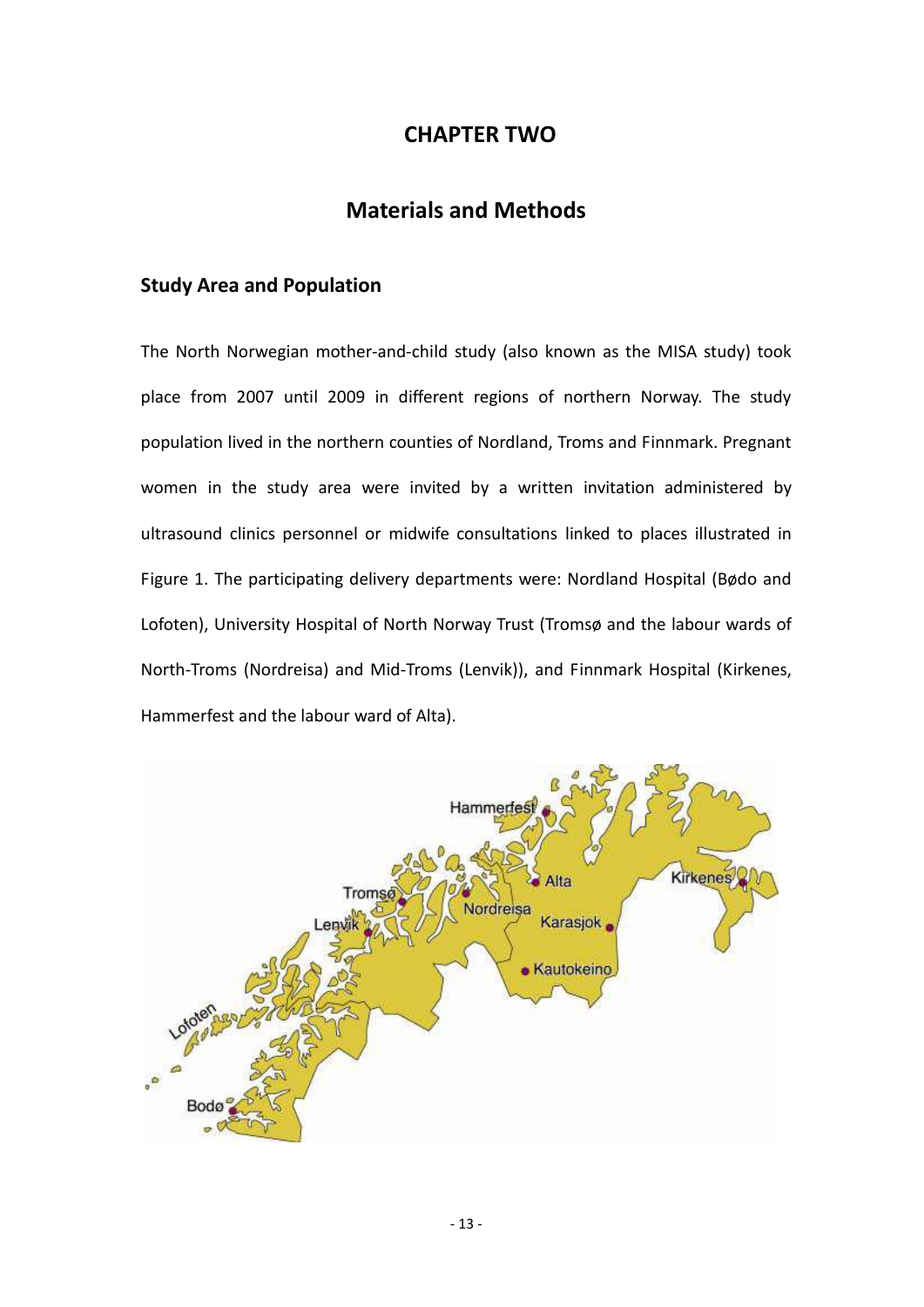**Figure 1** Map of the MISA study area (Source: Rod Wolstenholme, UiT, adapted from Hansen 2011)

The MISA study adopted a cohort study design. It had three different sampling points, for instance, P1 – week 20 in the 2nd trimester, P2 – 3 days postpartum and P3 – 6 weeks postpartum. Initially, 2600 pregnant women were invited to participate in this study, however, 609 women were responded and 557 were registered. Finally, 479 women who gave birth their children have been selected as sample size after various kinds of exclusions, for example, lack of consent, avoided further contact, etc $^{30}$ . The study was accepted by the Regional Ethical Committee of Northern Norway.

#### **Data Collection**

The data collection procedure used in the MISA cohort is presented in Figure 2. In the MISA study, the participants completed a detailed information questionnaire pertaining to personal characteristics, obstetric history, diet and life style. Permission was obtained to consult their medical records. In addition, at all blood sampling points a simple questionnaire was administered to obtain personal information about current diet, smoking and alcohol habits, medication and dietary supplements. Maternal weight was measured at each period, and self-reported pre-pregnancy weight and height were attained from pregnant women<sup>30</sup>. Although alcohol habits, maternal weight and pre-pregnancy height are the important determinants of macrosomia newborn, these variables were not used in this study due to the significant missing information (approximately 50%).

- 14 -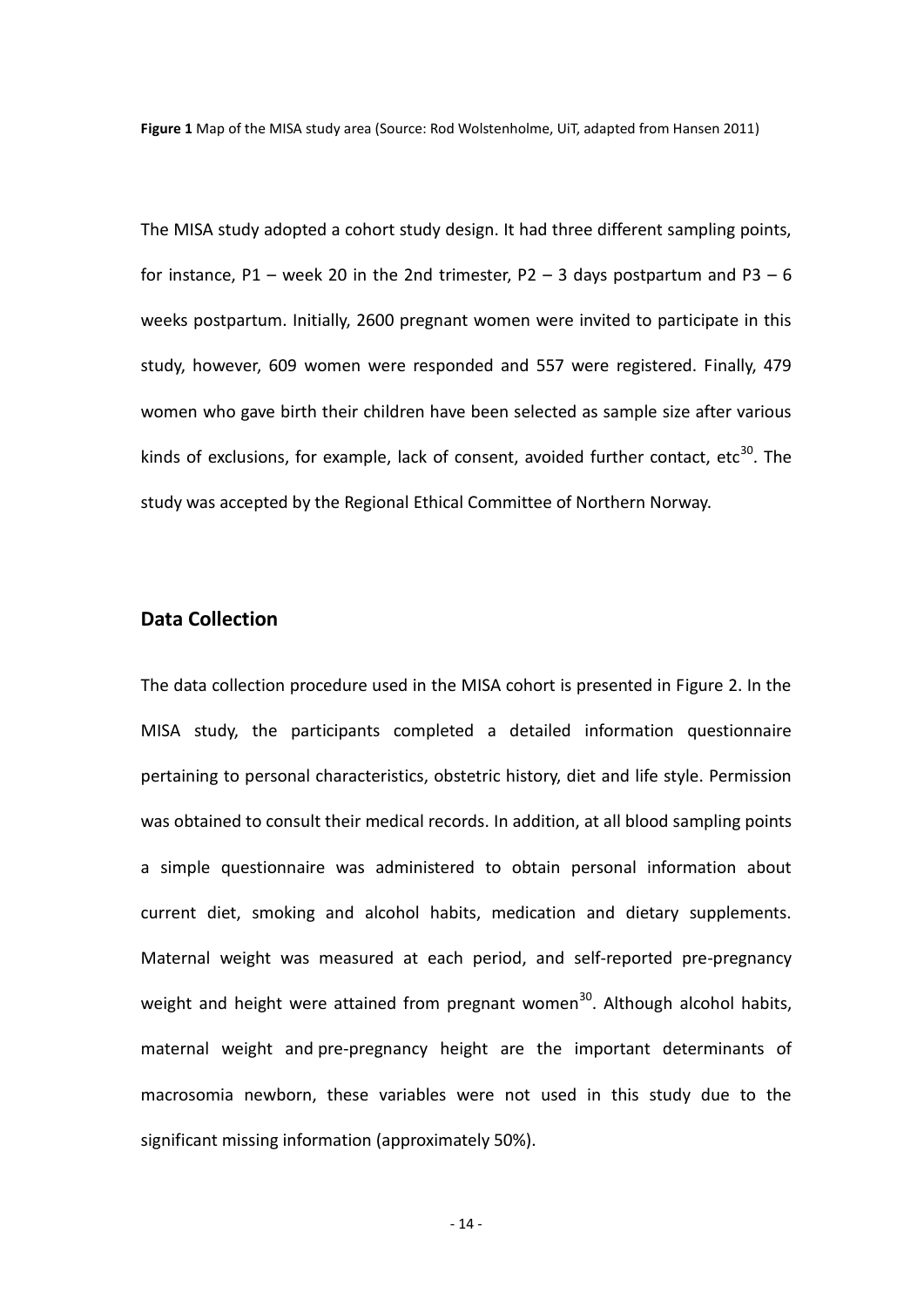

**Figure 2** Flow chart of the MISA Study (Source: adapted from Hansen 2011)

#### **Dependent Variables**

The dependent variables have been used in this study are birth weight (BW) and body mass index of child (BMIC). Both variables have been used as dichotomous variables. BW has been categorized as birth weight <4,000g and birth weight ≥4,000g. Babies born with weight less than 4000g has been defined as non-macrosomic while weight equal or more than 4000g has been defined as macrosomic newborn. On the other hand, BMIC has been categorized as BMIC <15 and BMIC ≥15. The 90<sup>th</sup> percentile of BMIC has been considered as cut off point. Babies born with less than 15 BMIC has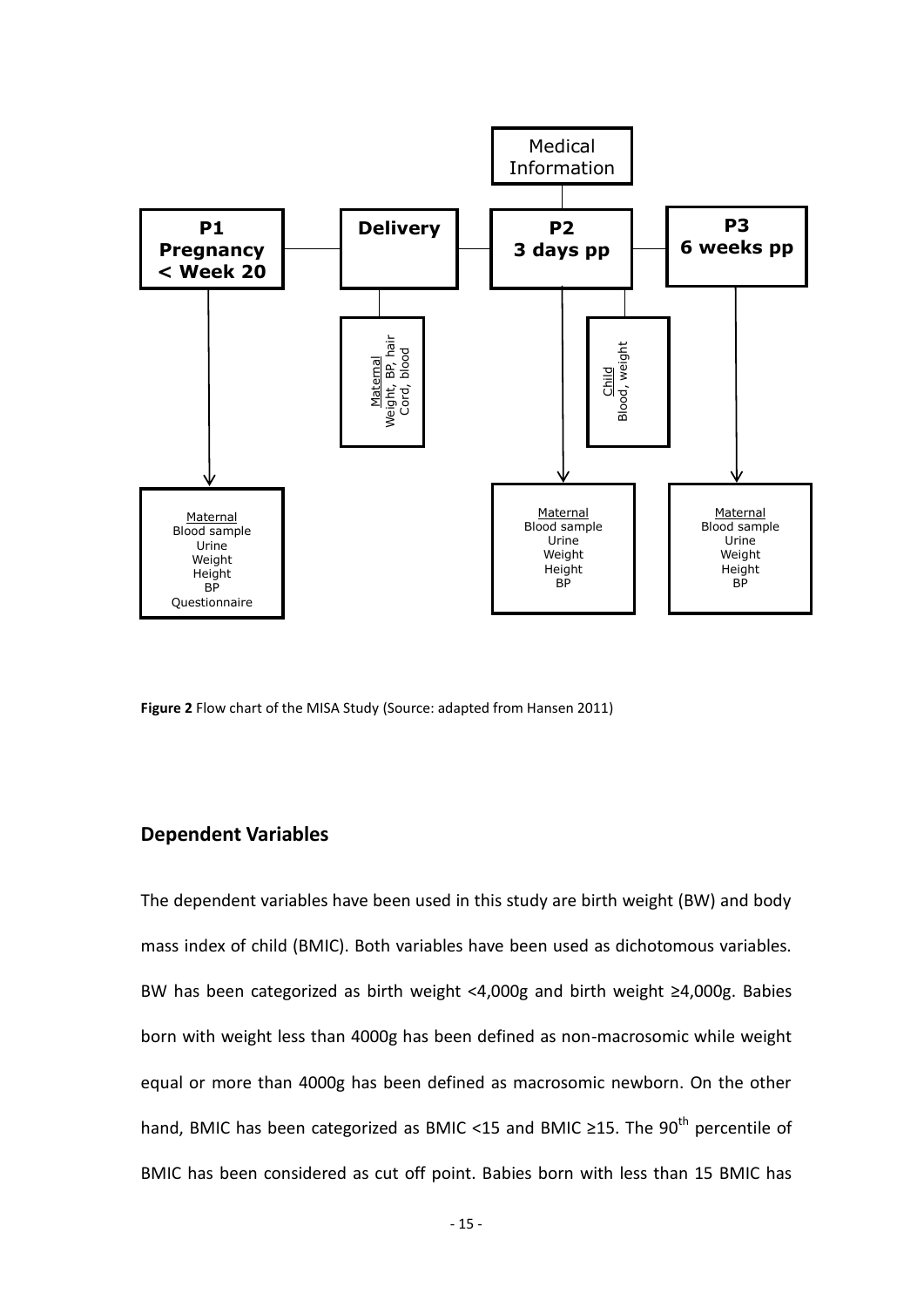been defined as non-macrosomic and newborn equal or more than 15 BMIC has been defined as macrosomic in this study. Thus, the two dependent variables were measured whether a mother gave birth newborn weighted <4,000g or ≥4,000g  $\left($  <4,000g = 0,  $\geq$ 4,000g = 1) and whether a mother gave birth child BMI <15 or  $\geq$ 15 (<15  $= 0, \ge 15 = 1$ .

### **Independent Variables**

Demographic, socioeconomic and spatial factors of the respondents have been considered as independent variables. The following variables from the MISA study were included in this study as independent variables: place of residence; household income; maternal age; ethnic background; years of education and occupation of the respondents; education and occupation of respondents' husbands; marital status; prepregnancy weight; smoking at the beginning of pregnancy; smoking at the end of pregnancy and daily exposed to passive smoking.

#### **Statistical Analysis**

Data has been summarized, tabulated and analyzed using SPSS 16.0 software. Bivariate analyses were performed based on cross tabulations using chi-square tests, and multivariate analyses have been performed in terms of linear logistic regression analysis. The aim of the models was to examine the effect of demographic and socioeconomic factors on macrosomia based on BW and BMIC.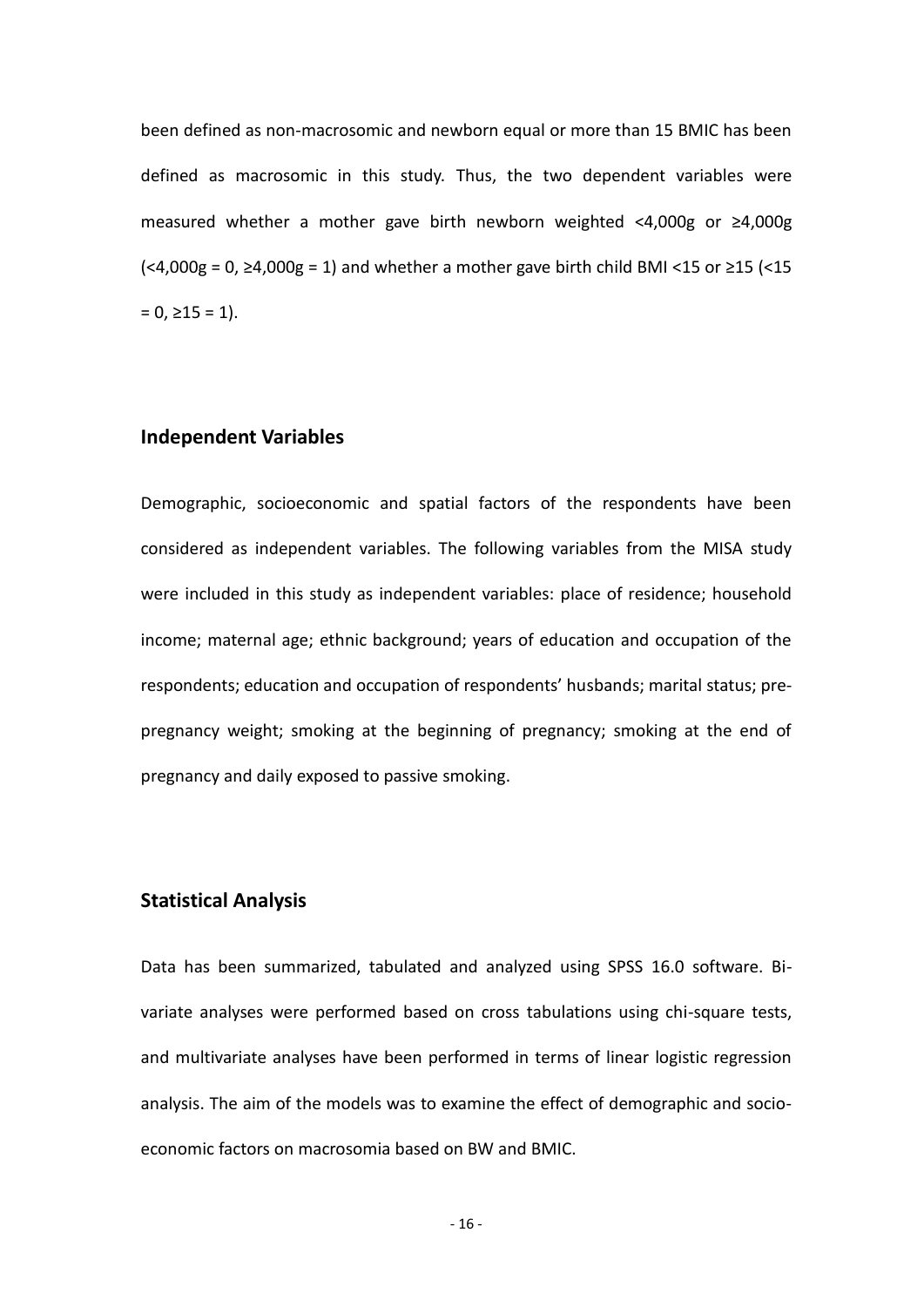# **Ethical considerations**

The MISA study was approved by the Regional Committees for Medical Research Ethics and the Norwegian Data Inspectorate. Participation was voluntary, and the women signed an informed consent form $^{30}$ .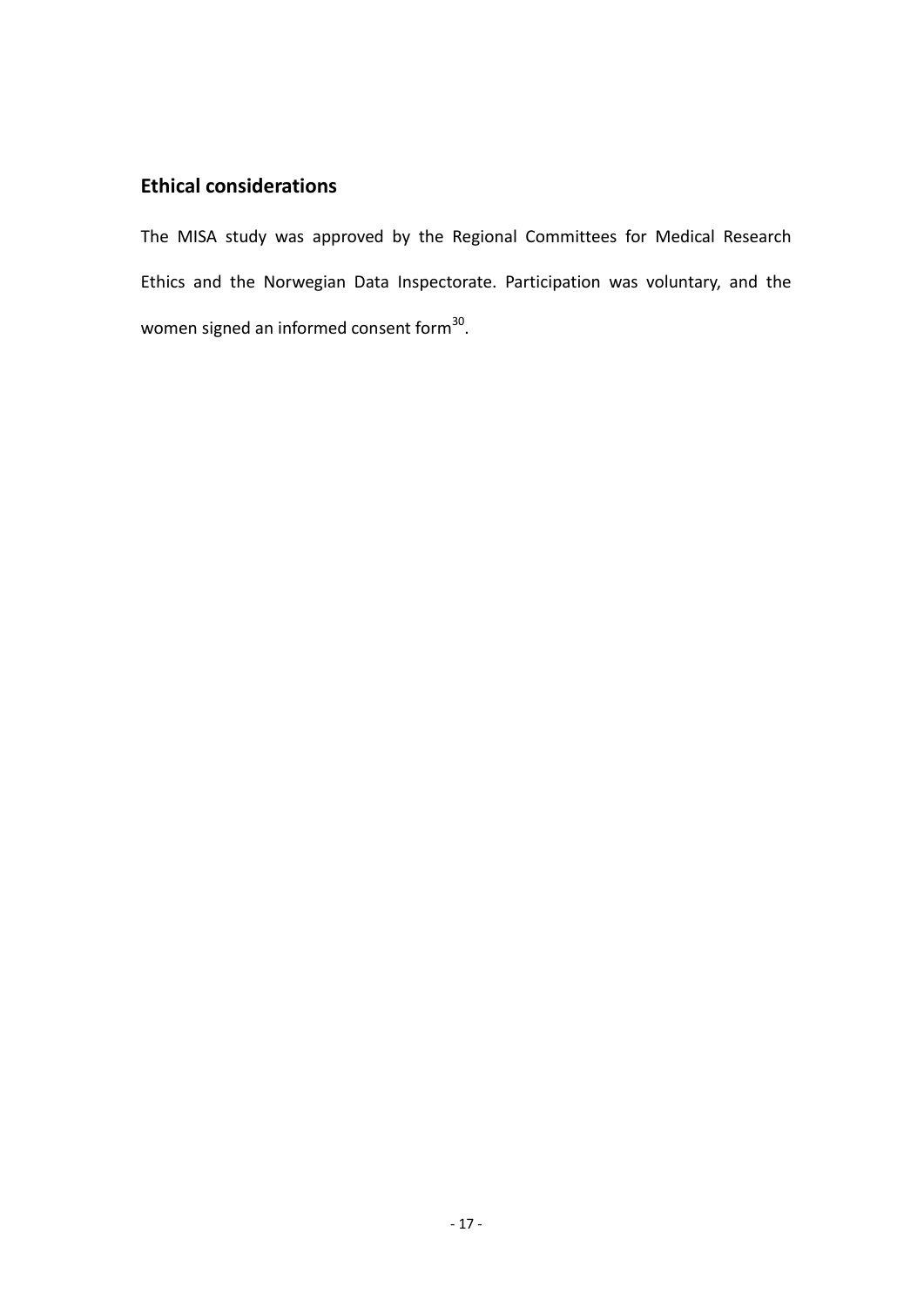### **CHAPTER THREE**

### **Results**

#### **Sample Characteristics**

Different socio-economic, demographic and pregnancy characteristics are presented in Table 1. Study found that more than half of them (54.7%) were from Troms County and 29.2% were from Nordland, while the remaining of the respondents (16.1%) was from Finnmark County. Only 7.9% of the respondents were from Sami, the indigenous people in Norway and rest of the respondents (92.1%) belonged to the Norwegian ethnicity. The majority (67.2%) of the respondents belonged to the 25 to 35 age group followed by 18.4% and 14.4% in the less than 25 and more than 35 age groups respectively. The literacy rate of the mothers was extremely high (100%). More than eighty percent mothers had equal or more than twelve years of education while the remaining of the mothers (17.6%) had less than twelve years of education. More than sixty percent of the respondents' annual household income was equal or more than 600 000 Norwegian kroner while 38.7% had less than 600 000 Norwegian kroner. Majority of the respondents were cohabited (60.1%) followed by married (35.7%) and single (4.2%). More than half of the women (56.7%) had 60 to 80 kg weight before they got pregnancy while 31.5% had less than 60 kg pre-pregnancy weight. On the other hand, 11.8% women had extremely pre-pregnancy weight of 80 kg. Among respondents, 17.9% had smoking habit at the beginning of the pregnancy while 8.3% smoked at the end of pregnancy. Nearly six percent (5.6%) respondents also reported that they were daily exposed to passive smoking during their pregnancy. Bleeding during pregnancy was 7.4% among women while induced abortion was about four percent. About one-fifth of the respondents also reported that they had previous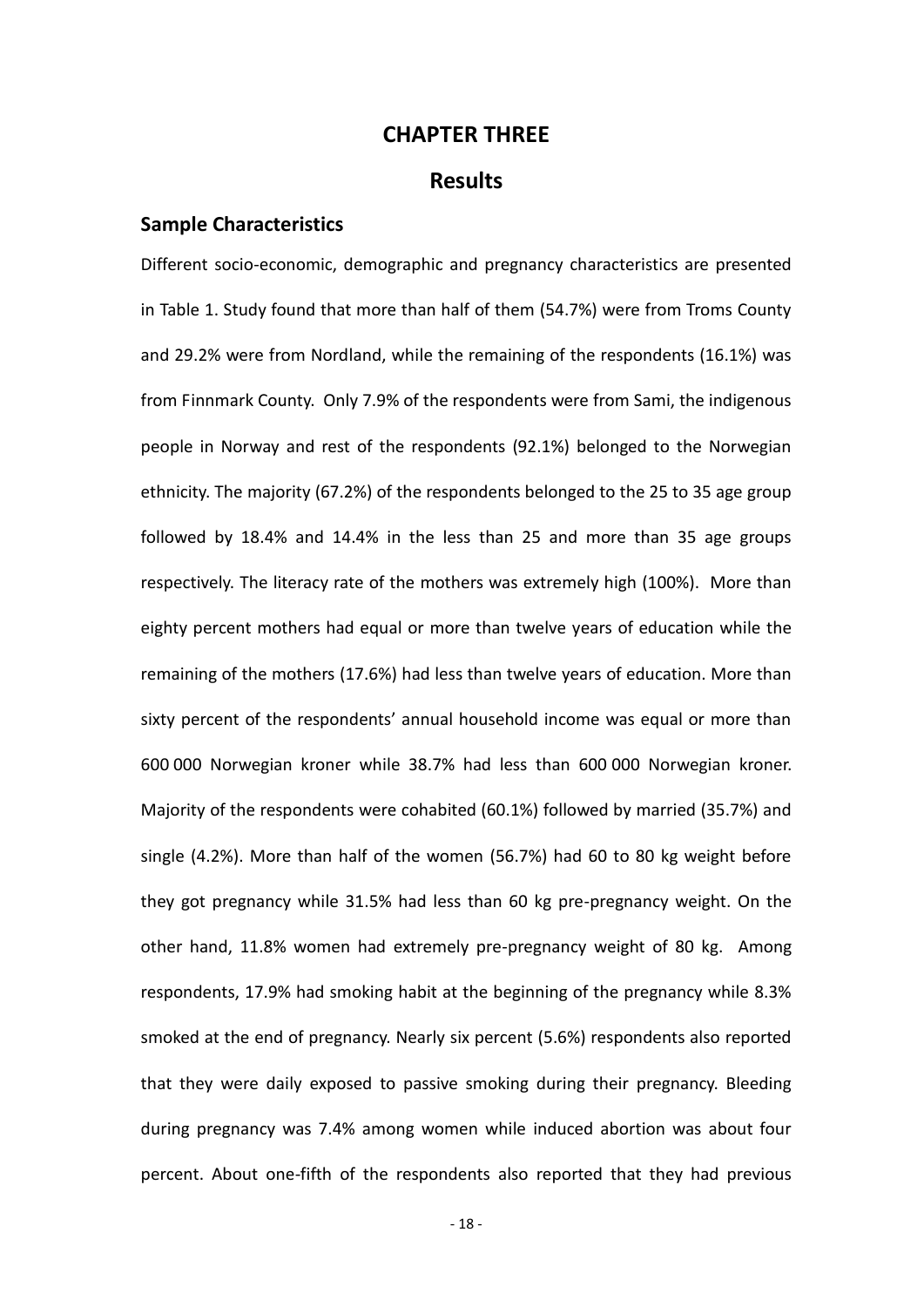cesarean section experience. Experience of miscarriage before 12 weeks of gestational

age was 22.4% while 23.4% of the respondents argued that they used contraceptive

pills before six months of pregnancy.

## **Table 1 Percentage Distribution of Sample Characteristics**

| <b>Sample charactersistics</b>                             | N(%)       |
|------------------------------------------------------------|------------|
| Geogrphic Location (N=479)                                 |            |
| Finnmark                                                   | 77(16.1)   |
| Troms                                                      | 262 (54.7) |
| Nordland                                                   | 140 (29.2) |
| Ethnic Background (N=479)                                  |            |
| Sami                                                       | 38(7.9)    |
| Non-sami/Norwegian                                         | 441 (92.1) |
| Mothers Age in years(N=479, Mean=30.47, SD=4.95)           |            |
| < 25                                                       | 88 (18.4)  |
| 25-35                                                      | 322 (67.2) |
| > 35                                                       | 69 (14.4)  |
| Years of Schooling in years (N=460, Mean=15.66, SD=2.84)   |            |
| < 12                                                       | 81 (17.6)  |
| $\geq 12$                                                  | 379 (82.4) |
| Mothers Household Annual Income in NOK (N=444, Mean=, SD=) |            |
| < 600000                                                   | 172 (38.7) |
| $\geq 600000$                                              | 272 (61.3) |
| Marital Status (N=476)                                     |            |
| Unmarried/Single                                           | 20(4.2)    |
| Married                                                    | 170 (35.7) |
| Cohabited                                                  | 286 (60.1) |
| Pre-pregnancy weight in Kg(N=381, Mean=67.11, SD=11.49)    |            |
| < 60                                                       | 120 (31.5) |
| 60-80                                                      | 216 (56.7) |
| > 80                                                       | 45 (11.8)  |
| Smoking at the beginning of Pregnancy (N=430)              |            |
| Yes                                                        | 77 (17.9)  |
| No                                                         | 353 (82.1) |
| Smoking at the end of Pregnancy (N=385)                    |            |
| Yes                                                        | 32(8.3)    |
| No                                                         | 353 (91.7) |
| Daily Exposed to Passive Smoking (N=465)                   |            |
| Yes                                                        | 26(5.6)    |
| No                                                         | 439 (94.4) |
| Bleeding during Pregnancy (N=349)                          |            |
| Yes                                                        | 26(7.4)    |
| No                                                         | 323 (92.6) |
| Induced Abortion (N=386)                                   |            |
| Yes                                                        | 15(3.9)    |
| No                                                         | 371 (96.1) |
| Previous Caesarian Section (N=233)                         |            |
| Yes                                                        | 50 (21.5)  |
| No                                                         | 183 (78.5) |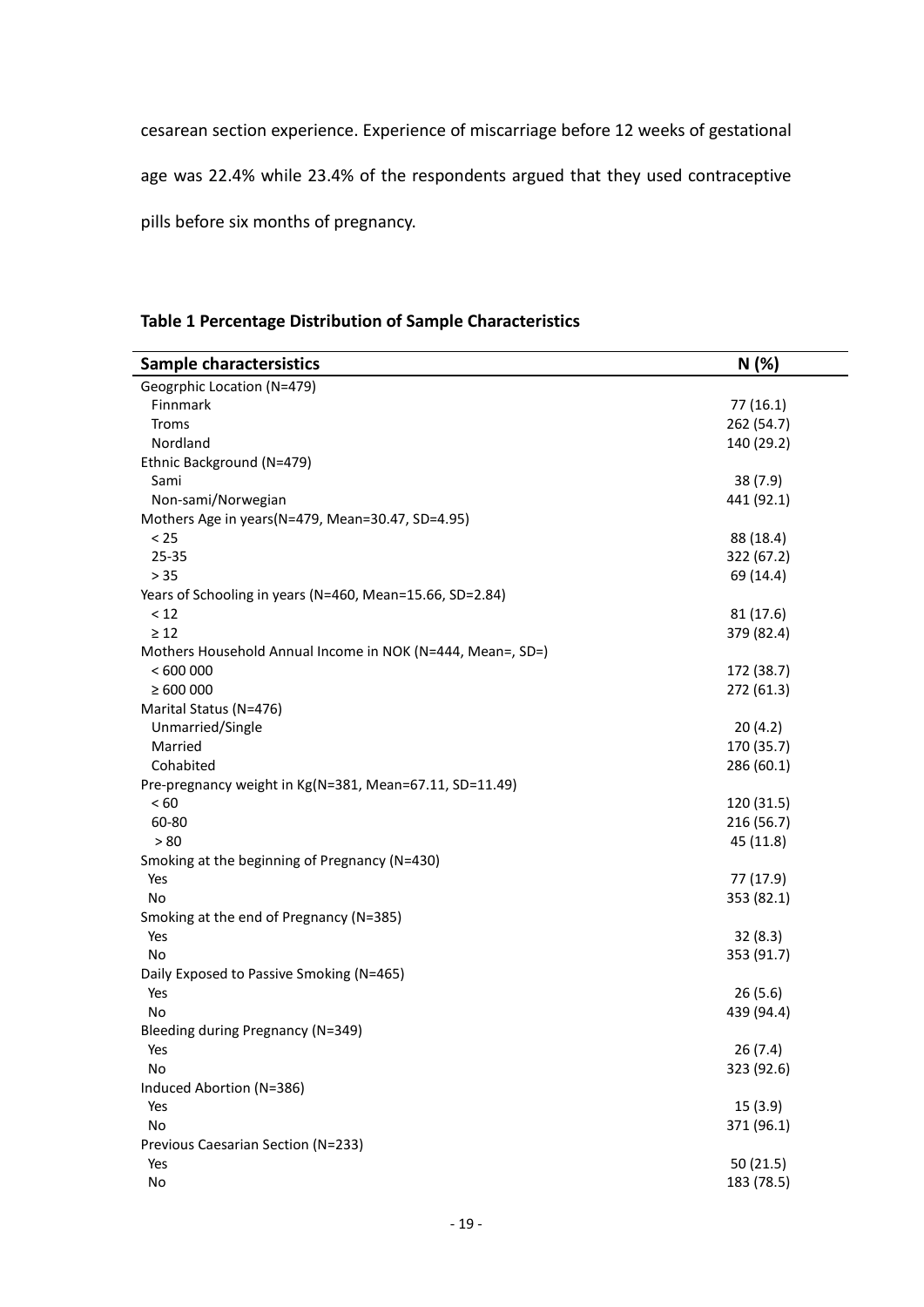| Miscarriage before week 12 (N=388)                        |            |
|-----------------------------------------------------------|------------|
| Yes                                                       | 87 (22.4)  |
| No                                                        | 301 (77.6) |
| Contraceptives pills before 6 months of Pregnancy (N=338) |            |
| Yes                                                       | 79 (23.4)  |
| No.                                                       | 259 (76.6) |
| N= Number of Frequency                                    |            |

**Pregnancy Outcomes**

Major pregnancy outcomes among the north Norwegian mothers are presented in Table 2. The major pregnancy outcomes in this study were BW and BMIC which have been used as dependent variables for further analyses. Other pregnancy outcomes were baby's length, head circumference and Apgar score after 1 and 5 minutes of delivery. Study found that the mean BW and BMIC were 3617.68g and 14.27 respectively. The mean length of the baby was 50.27cm, while the mean head circumference was 35.5. The mean Apgar score after 1 minute and Apgar score after 5 minute were 8.62 and 9.49, respectively.

| <b>Pregnancy outcomes</b>  | Mean    | Range       | SD     |
|----------------------------|---------|-------------|--------|
| Birth Weight in gm         | 3617.68 | 1720-5030   | 493.72 |
| <b>BMIC</b>                | 14.27   | 10.16-18.21 | 1.22   |
| Length in cm               | 50.27   | 41-57       | 2.06   |
| <b>Head Circumference</b>  | 35.50   | $27-40$     | 1.49   |
| Apgar Score after 1 minute | 8.62    | $0 - 10$    | 1.45   |
| Apgar Score after 5 minute | 9.49    | $0 - 10$    | 1.13   |

**Table 2 Major Pregnancy Outcomes among North Norwegian Mothers**

SD= standard deviation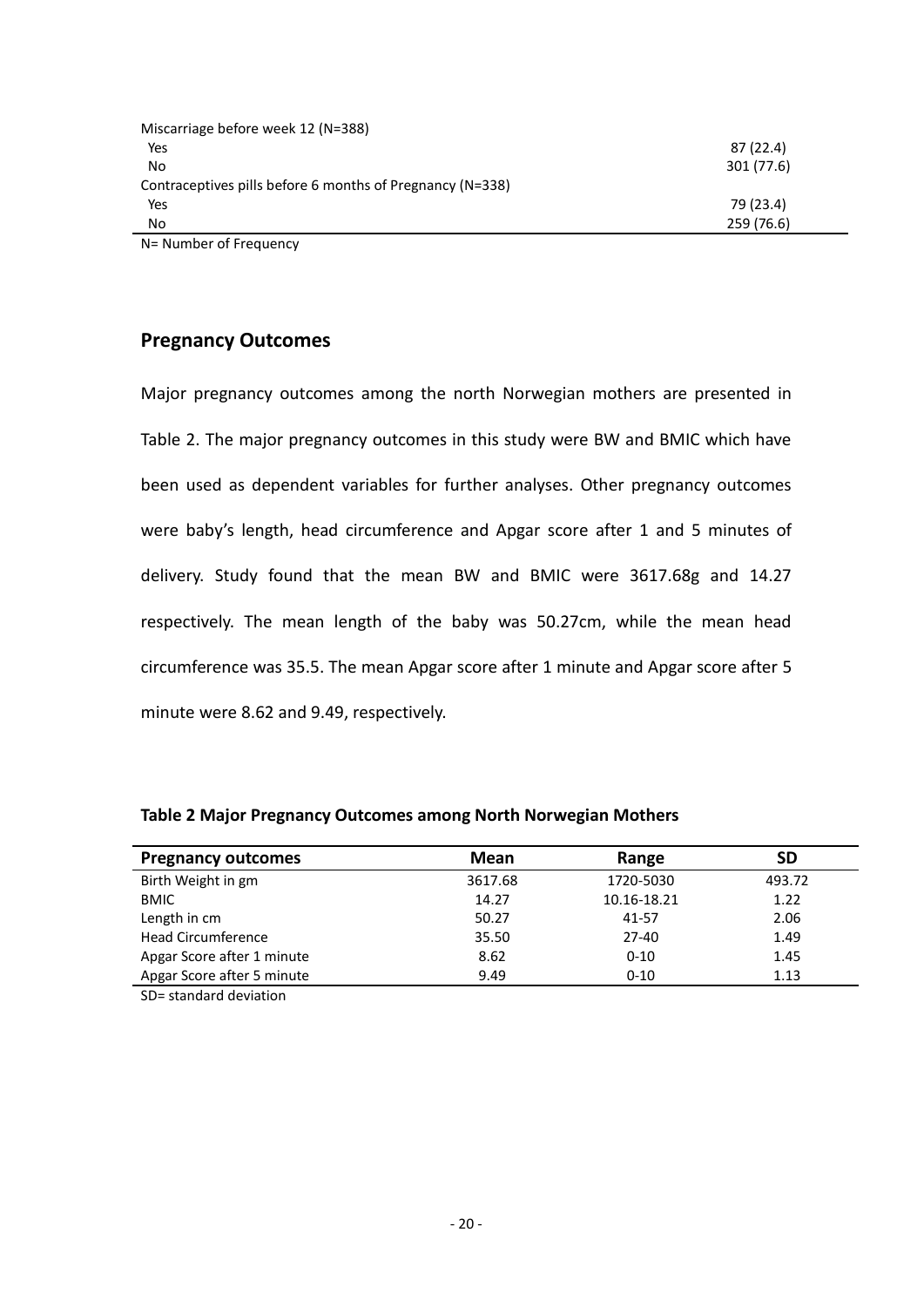#### **Prevalence of Macrosomia**

Prevalence of macrosomia based on BW and BMIC among the North Norwegian mothers is exhibited in Table 3. Study revealed that the prevalence of macrosomia by BW was 21.2% among the study population. However, this prevalence was 25.8% when macrosomia was based on BMIC.

### **Table 3 Prevalence of Macrosomic Newborn based on BW and BMIC among the North Norwegian Mothers**

| <b>Northern Counties</b> | <b>Macrosomic Newborn by BW</b> |      | <b>Macrosomic Newborn by BMIC</b> |      |
|--------------------------|---------------------------------|------|-----------------------------------|------|
|                          |                                 | ℅    | N                                 | %    |
| <b>Finnmark</b>          |                                 | 16.9 | 15                                | 21.7 |
| Troms                    | 51                              | 19.5 | 60                                | 24.6 |
| Nordland                 | 37                              | 26.6 | 36                                | 30.8 |
| <b>Total</b>             | 101                             | 21.2 |                                   | 25.8 |

#### **Macrosomia based on Birth Weight**

#### **Bivariate Analysis**

In this study, macrosomia was assessed in terms of different demographic and socioeconomic characteristics of women using chi-square test (Table 4). Bivariate analysis showed that pre-pregnancy weight and smoking at the end of pregnancy were significantly associated with macrosomia (*p*-values are included in the table). The study found that there was an association between pre-pregnancy weight and macrosomia where BW increased with the increasing pre-pregnancy weight. Analysis also revealed that women who had pre-pregnancy weight less than 60kg gave birth only 10% macrosomic newborn while this rate was 24.3% and 35.6% who had prepregnancy weight between 60 to 80kg and more than 80kg, respectively. Smoking at the end of pregnancy had also significant association with macrosomia. Analysis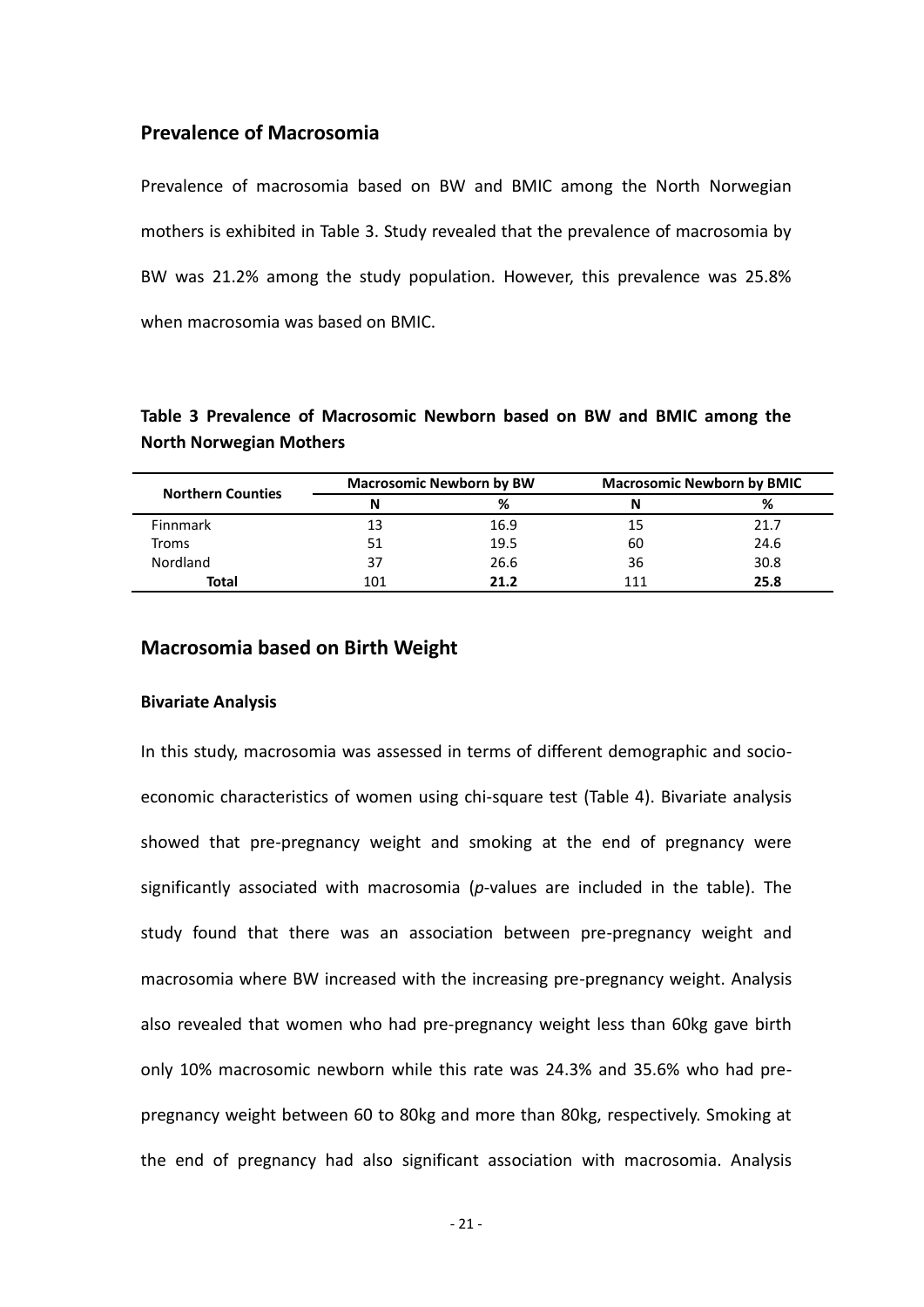demonstrated that 93.8% women who smoked at the end of pregnancy had given birth baby less than 4000g, whereas the corresponding percentage was 77.2 who did not smoke. However, respondents' geographic location, ethnic background, age, years of schooling, marital status, household income, smoking at the beginning of pregnancy and passive smoking during pregnancy had no significant association with macrosomia.

| Table 4 Association between Macrosomia based on Birth Weight and Demographic |
|------------------------------------------------------------------------------|
| and Socioeconomic Characteristics, using Chi-square Test                     |
|                                                                              |

|                                                      | N   | <b>Birth Weight</b> |            |
|------------------------------------------------------|-----|---------------------|------------|
| <b>Population charactersistics</b>                   |     | Non-macrosomic      | Macrosomic |
|                                                      |     | $(4000g)$           | (≥4000g)   |
| Geogrphic Location (P=.154)                          |     |                     |            |
| Finnmark                                             | 77  | 64 (83.1)           | 13 (16.9)  |
| Troms                                                | 261 | 210 (80.5)          | 51(19.5)   |
| Nordland                                             | 139 | 102 (73.4)          | 37 (26.6)  |
| Ethnic Background (P=.665)                           |     |                     |            |
| Sami                                                 | 38  | 31(81.6)            | 7(18.4)    |
| Non-sami/Norwegian                                   | 439 | 345(78.6)           | 94 (21.4)  |
| Mothers Age in years ( $P = .145$ )                  |     |                     |            |
| < 25                                                 | 88  | 75 (85.2)           | 13 (14.8)  |
| 25-35                                                | 320 | 251 (78.4)          | 69 (21.6)  |
| > 35                                                 | 69  | 50 (72.5)           | 19 (27.5)  |
| Years of Schooling in years ( $P = .065$ )           |     |                     |            |
| < 12                                                 | 81  | 70 (86.4)           | 11(13.6)   |
| $\geq 12$                                            | 377 | 291 (77.2)          | 86 (22.8)  |
| Mothers Household Annual Income in NOK (P=.906)      |     |                     |            |
| <600000                                              | 172 | 136 (79.1)          | 36 (20.9)  |
| $\geq 600000$                                        | 271 | 213 (78.6)          | 58 (21.4)  |
| Marital Status (P=.172)                              |     |                     |            |
| Unmarried/Single                                     | 20  | 16 (80.0)           | 4(20.0)    |
| Married                                              | 169 | 125 (74.0)          | 44 (26.0)  |
| Cohabited                                            | 285 | 232 (81.4)          | 53 (18.6)  |
| Pre-pregnancy weight in Kg ( $P = .0000$ )           |     |                     |            |
| < 60                                                 | 120 | 108 (90.0)          | 12 (10.0)  |
| 60-80                                                | 214 | 162(75.7)           | 52 (24.3)  |
| > 80                                                 | 45  | 29 (64.4)           | 16 (35.6)  |
| Smoking at the beginning of Pregnancy ( $P = .056$ ) |     |                     |            |
| Yes                                                  | 77  | 67 (87.0)           | 10(13.0)   |
| No                                                   | 351 | 271 (77.2)          | 80 (22.8)  |
| Smoking at the end of Pregnancy ( $P = .029$ )       |     |                     |            |
| Yes                                                  | 32  | 30 (93.8)           | 2(6.2)     |
| No                                                   | 351 | 271 (77.2)          | 80 (22.8)  |
| Daily Exposed to Passive Smoking (P=.846)            |     |                     |            |
| $\epsilon$ $\sim$                                    |     |                     |            |

N= Number of Frequency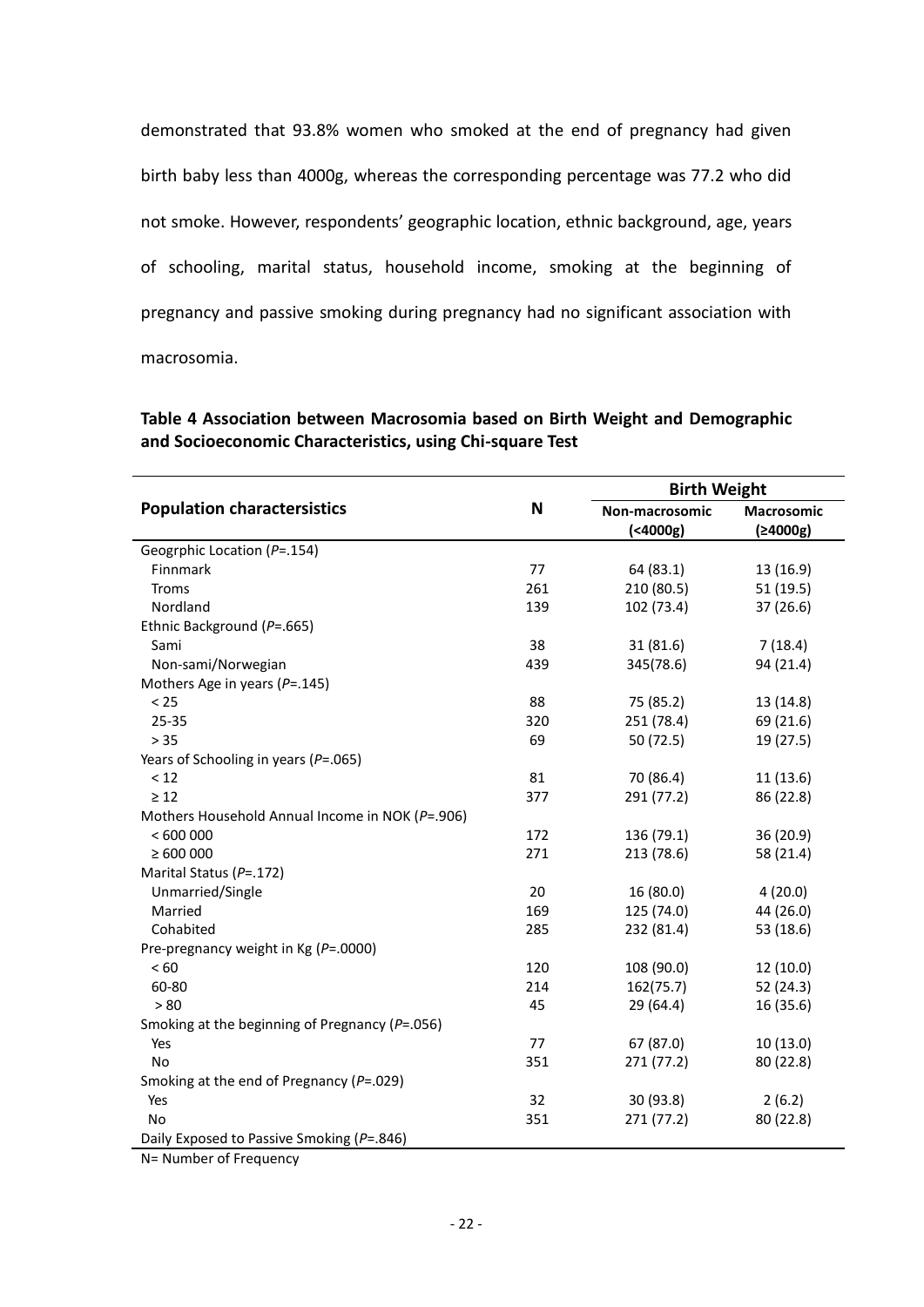#### **Multivariate Analysis**

A binary logistic regression model was fitted to explore the predictors of macrosomia based on BW among the north Norwegian women (Table 5). The response variable was BW (weight less than 4000g = 0, weight equal to or more than 4000g = 1). The explanatory variables used in the model were respondents' geographic location, ethnic background, age, marital status, years of schooling household income, prepregnancy weight, smoking at the beginning of pregnancy, smoking at the end of pregnancy and passive smoking during pregnancy. Logistic analysis suggested that women who had pre-pregnancy weight in between 60 to 80kg were four times greater chance of giving birth macrosomia newborn compared with women who had less than 60kg pre-pregnancy weight. Analysis further revealed that women who had pre-pregnancy weight more than 80kg had five times more chance of giving birth macrosomia newborn relative to women who had less than 60kg pre-pregnancy weight. Although smoking at the end of pregnancy found to be significant in bivariate analysis, it was not found significant in multivariate analysis.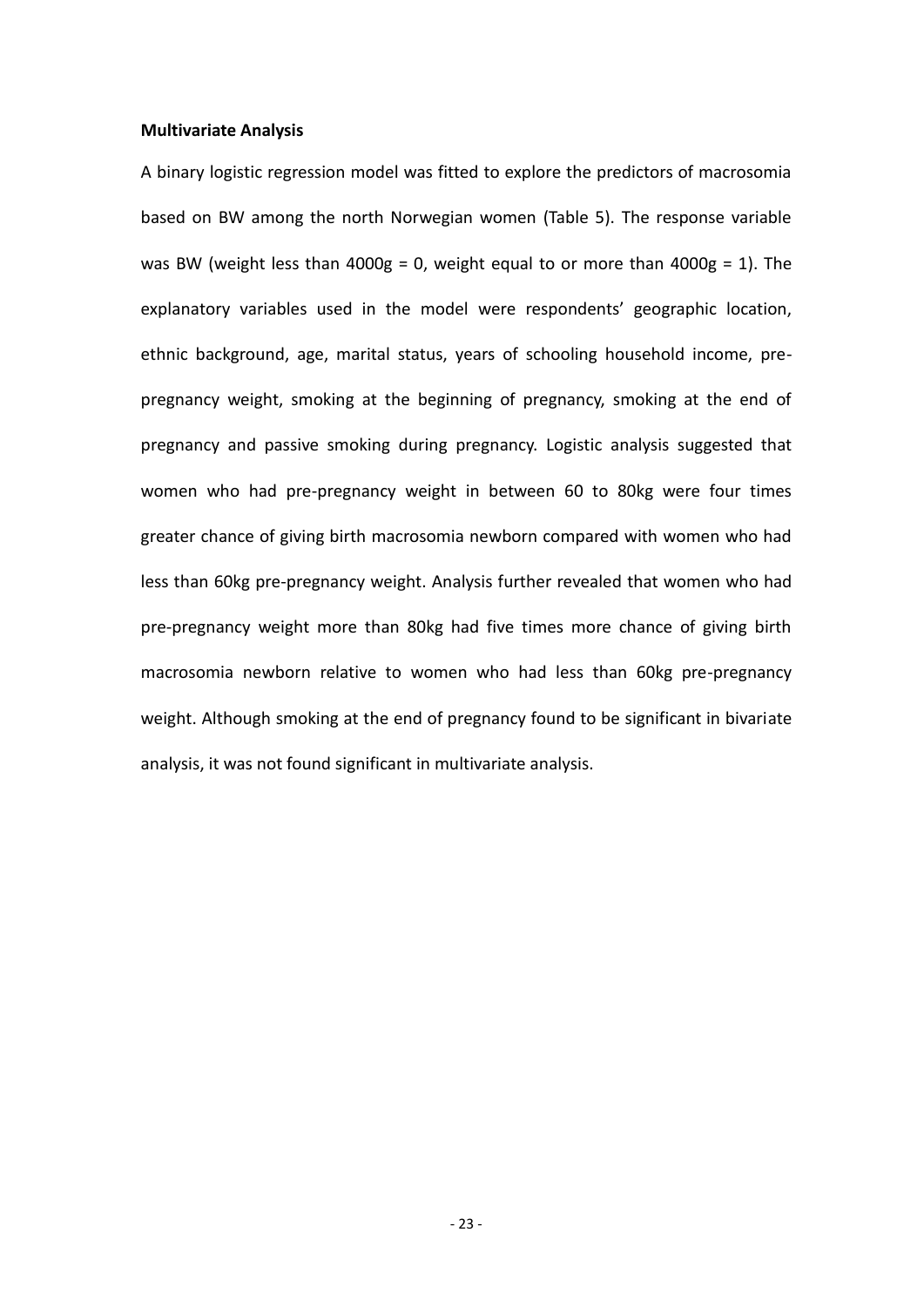| <b>Independent Varibales</b>                            | <b>OR</b> | <i>p</i> -value | CI 95%         |
|---------------------------------------------------------|-----------|-----------------|----------------|
| Geogrphic Location ( $r =$ Finnmark)                    |           |                 |                |
| <b>Troms</b>                                            | 0.89      | > 0.05          | $0.31 - 2.56$  |
| Nordland                                                | 2.33      | > 0.05          | 0.44-12.35     |
| Ethnic Background ( $r =$ Sami)                         |           |                 |                |
| Non-sami/Norwegian                                      | 0.92      | > 0.05          | $0.22 - 3.76$  |
| Mothers Age in years ( $r = 25$ )                       |           |                 |                |
| $25 - 35$                                               | 1.31      | > 0.05          | $0.38 - 4.51$  |
| > 35                                                    | 2.04      | > 0.05          | $0.41 - 10.11$ |
| Years of Schooling in years ( $r = 12$ )                |           |                 |                |
| $\geq 12$                                               | 0.80      | > 0.05          | $0.25 - 2.52$  |
| Mothers Household Annual Income in NOK ( $r = 600000$ ) |           |                 |                |
| $\geq 600000$                                           | 0.67      | > 0.05          | $0.28 - 1.61$  |
| Marital Status ( $r =$ Unmarried/Single)                |           |                 |                |
| Married                                                 | 0.42      | > 0.05          | $0.06 - 2.87$  |
| Cohabited                                               | 0.21      | > 0.05          | $0.03 - 1.32$  |
| Pre-pregnancy weight in Kg ( $r = 60$ )                 |           |                 |                |
| 60-80                                                   | 4.01      | < 0.05          | 1.44-11.17     |
| > 80                                                    | 5.06      | < 0.05          | 1.36-18.80     |
| Smoking at the beginning of Pregnancy ( $r = Yes$ )     |           |                 |                |
| <b>No</b>                                               | 1.33      | > 0.05          | $0.36 - 4.92$  |
| Smoking at the end of Pregnancy ( $r = Yes$ )           |           |                 |                |
| <b>No</b>                                               | 4.84      | > 0.05          | 0.43-54.41     |
| Daily Exposed to Passive Smoking ( $r = Yes$ )          |           |                 |                |
| No                                                      | 0.65      | > 0.05          | $0.09 - 4.68$  |

**Table 5 Logistic Regression Estimates of Demographic and Socioeconomic Characteristics' effects on Macrosomia based on Birth Weight**

OR= Odd Ratio

CI= Confidence Interval

## **Macrosomia based on Body Mass Index of Child**

#### **Bivariate Analysis**

Macrosomia based on BMIC was assessed in terms of different demographic and socio-economic characteristics of women using chi-square test (Table 6). Bivariate analysis showed that pre-pregnancy weight of the women and smoking at the end of pregnancy were significantly associated with macrosomia (*p*-values are included in the table). The study revealed that there was an association between pre-pregnancy weight and macrosomia where BMIC increased with the increasing pre-pregnancy weight. Analysis demonstrated that women who had pre-pregnancy weight less than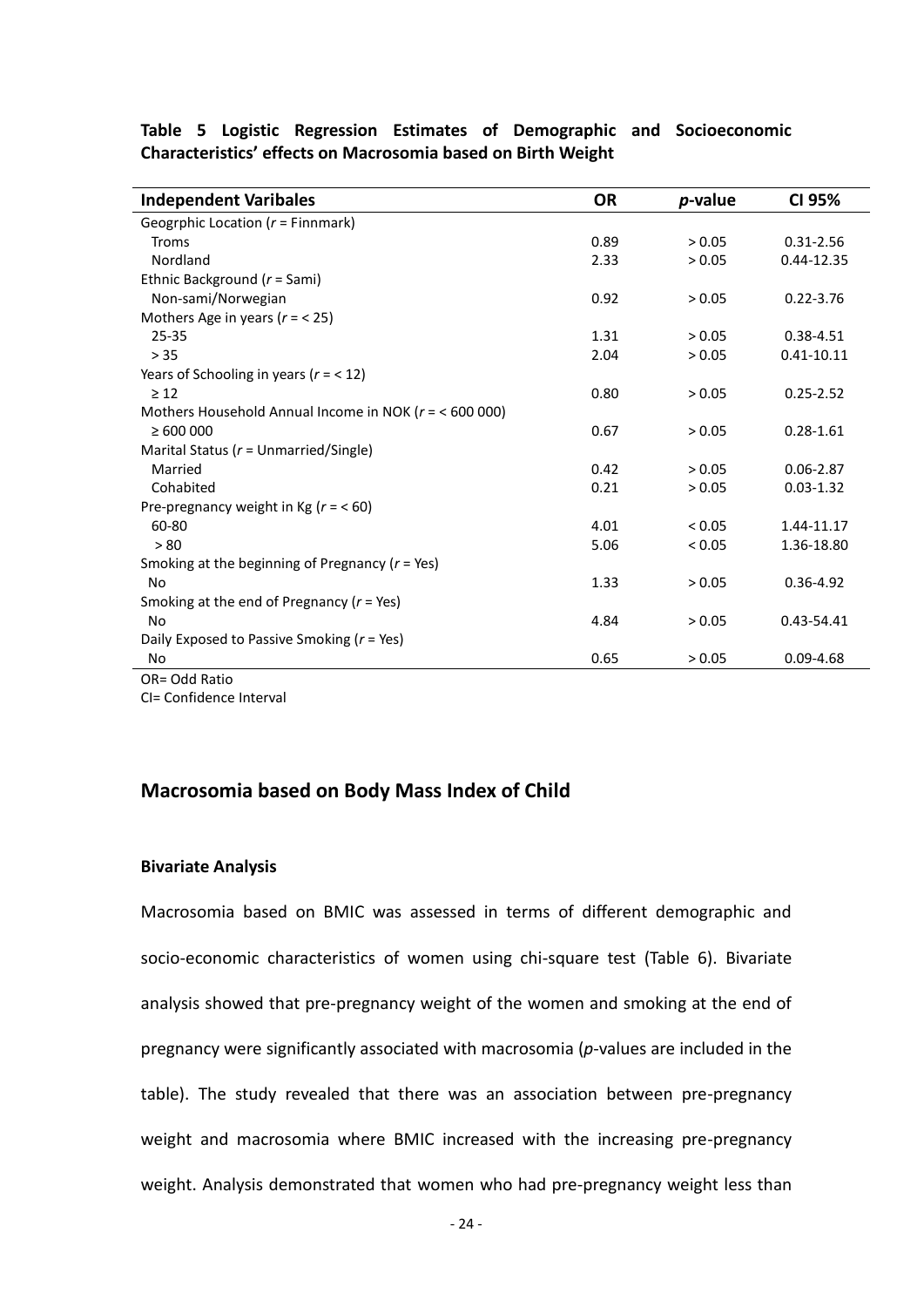60kg gave birth only 14.9% macrosomic infants while the corresponding percentages were 28.9% and 39.5% who had pre-pregnancy weight 60 to 80kg and more than 80kg, respectively. Analysis also suggested that smoking at the end of pregnancy and at the end of pregnancy had significant association with macrosomia in the study. More than eighty percent women who smoked at the beginning of pregnancy gave birth non-macrosomic newborn, while the corresponding percentage was 72.7 who did not smoke. It is also found that women who smoked at the end of the pregnancy were more likely to give birth baby <15 BMI when compared with women who did not smoke. However, respondents' geographic location, ethnic background, age, years of schooling, marital status, household income and passive smoking during pregnancy had no significant association with macrosomia.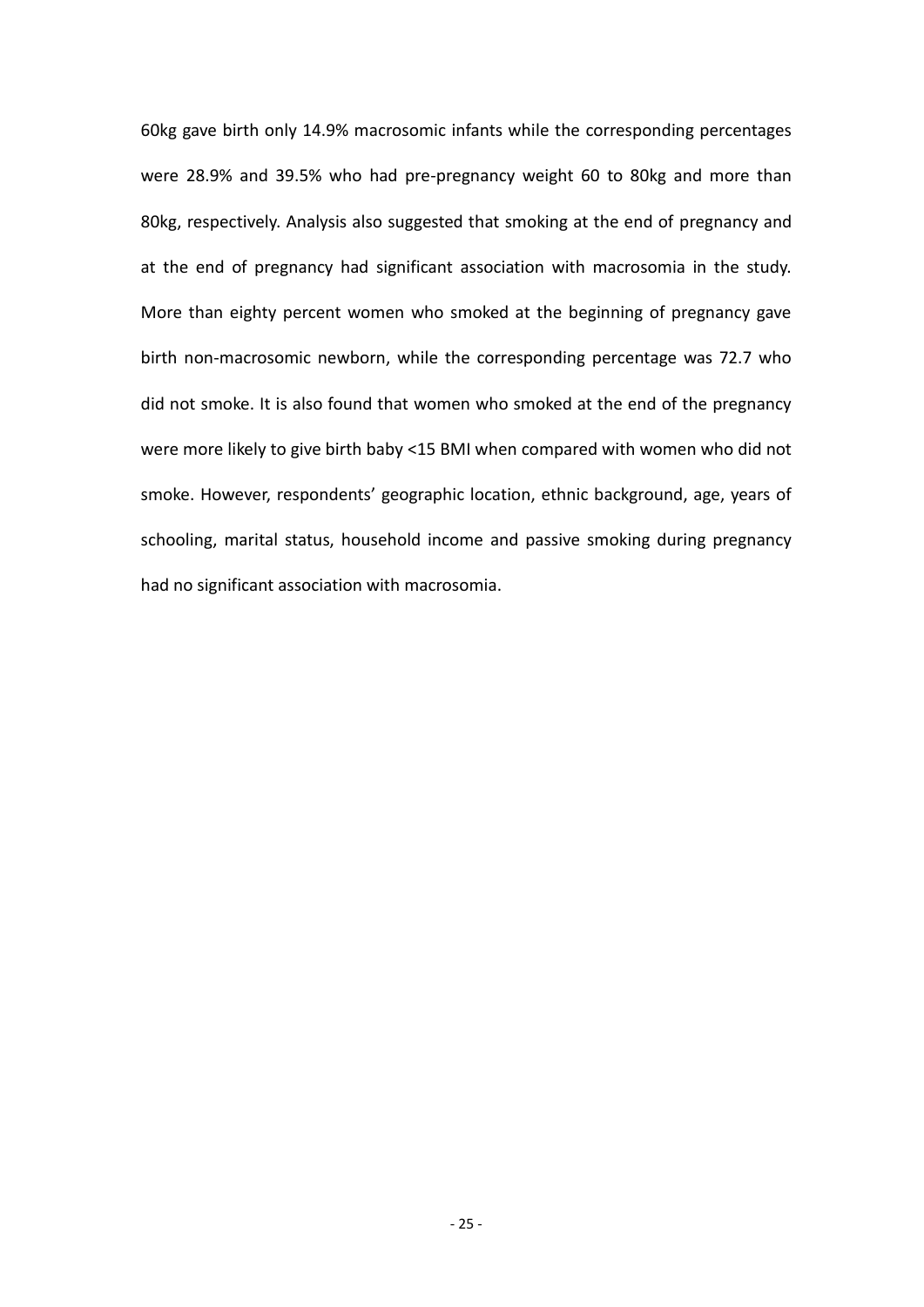|                                                      |             | <b>BMIC</b>    |            |  |
|------------------------------------------------------|-------------|----------------|------------|--|
| <b>Charactersistics</b>                              | $\mathbf N$ | Non-macrosomia | Macrosomia |  |
|                                                      |             | ( < 15)        | (215)      |  |
| Geogrphic Location (P=.318)                          |             |                |            |  |
| Finnmark                                             | 69          | 54 (78.3)      | 15(21.7)   |  |
| Troms                                                | 244         | 184 (75.4)     | 60 (24.6)  |  |
| Nordland                                             | 117         | 81 (69.2)      | 36 (30.8)  |  |
| Ethnic Background (P=.907)                           |             |                |            |  |
| Sami                                                 | 36          | 27 (75.0)      | 9(25.0)    |  |
| Non-sami/Norwegian                                   | 394         | 292(74.1)      | 102 (25.9) |  |
| Mothers Age in years ( $P = .656$ )                  |             |                |            |  |
| < 25                                                 | 81          | 63 (77.8)      | 18 (22.2)  |  |
| 25-35                                                | 284         | 207 (72.9)     | 77(27.1)   |  |
| $> 35$                                               | 65          | 49 (75.4)      | 16 (24.6)  |  |
| Years of Schooling in years ( $P = 0.374$ )          |             |                |            |  |
| < 12                                                 | 74          | 58 (78.4)      | 16(21.6)   |  |
| $\geq 12$                                            | 342         | 251 (73.4)     | 91(26.6)   |  |
| Mothers Household Annual Income in NOK (P=.271)      |             |                |            |  |
| < 600000                                             | 155         | 110 (71.0)     | 45 (29.0)  |  |
| $\geq 600000$                                        | 245         | 186 (75.9)     | 59 (24.1)  |  |
| Marital Status (P=.266)                              |             |                |            |  |
| Unmarried/Single                                     | 19          | 14 (73.7)      | 5(26.3)    |  |
| Married                                              | 151         | 105 (69.5)     | 46 (30.5)  |  |
| Cohabited                                            | 259         | 199 (76.8)     | 60 (23.2)  |  |
| Pre-pregnancy weight in Kg ( $P = .002$ )            |             |                |            |  |
| < 60                                                 | 114         | 97 (85.1)      | 17 (14.9)  |  |
| 60-80                                                | 201         | 143(71.1)      | 58 (28.9)  |  |
| > 80                                                 | 43          | 26(60.5)       | 17 (39.5)  |  |
| Smoking at the beginning of Pregnancy ( $P = .049$ ) |             |                |            |  |
| Yes                                                  | 69          | 58 (84.1)      | 11 (15.9)  |  |
| No                                                   | 315         | 229 (72.7)     | 86 (27.3)  |  |
| Smoking at the end of Pregnancy ( $P = .007$ )       |             |                |            |  |
| Yes                                                  | 28          | 27 (96.4)      | 1(3.6)     |  |
| No                                                   | 316         | 232 (73.4)     | 84 (26.6)  |  |
| Daily Exposed to Passive Smoking (P=.332)            |             |                |            |  |
| Yes                                                  | 23          | 19 (82.6)      | 4(17.4)    |  |
| No                                                   | 396         | 291 (73.5)     | 105 (26.5) |  |

**Table 6 Association between Macrosomia based on Body Mass Index of Child and Demographic and Socioeconomic Characteristics, using Chi-square Test**

N= Number of Frequency

A binary logistic regression model was employed to explore the determinants of macrosomia based on BMIC among the north Norwegian women (Table 7). The response variable was BMIC; BMIC less than 15 (non-macrosomic) = 0, BMIC equal to or more than 15 (macrosomic) = 1. The explanatory variables used in the model were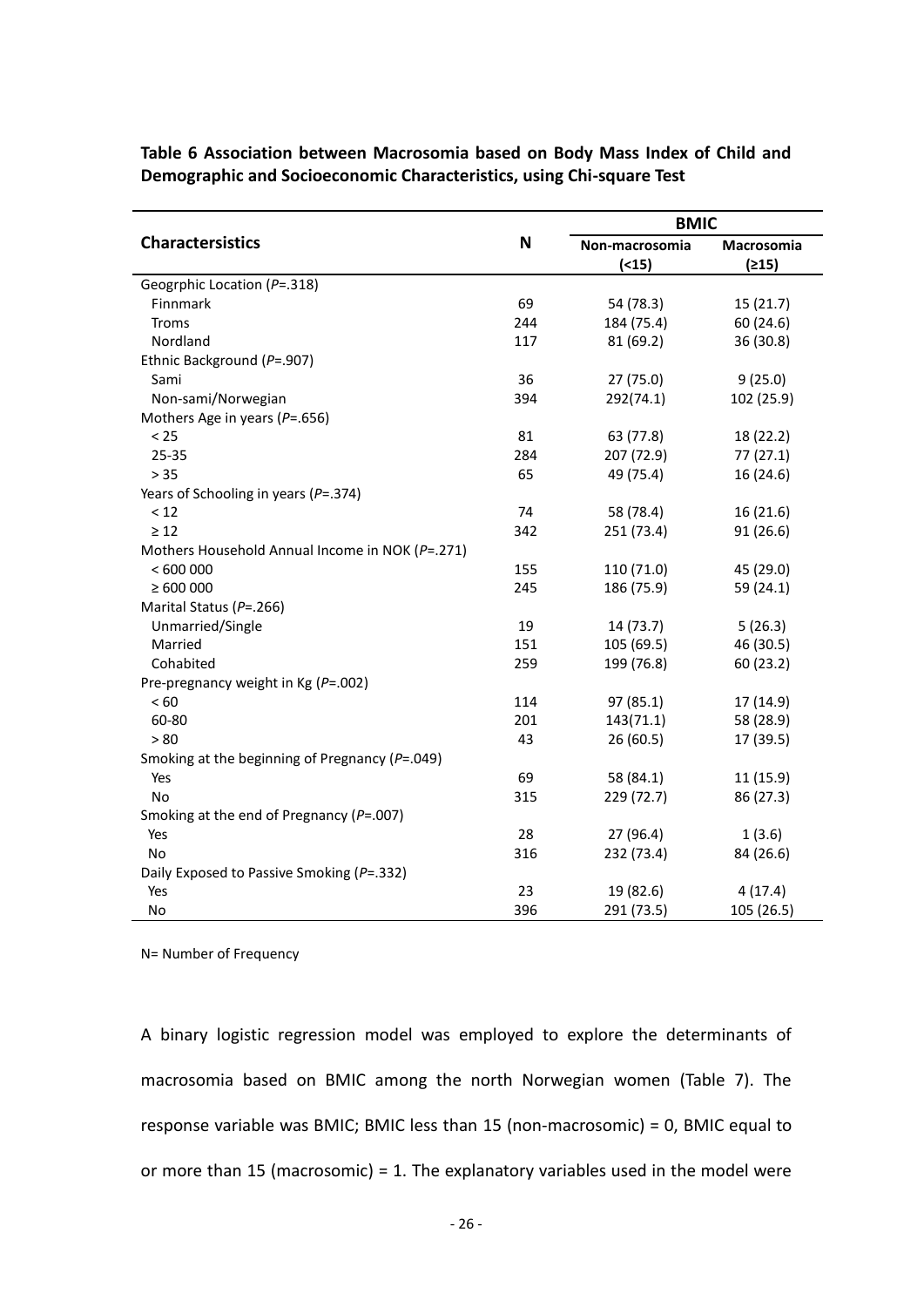respondents' geographic location, ethnic background, age, years of schooling marital status, household income, pre-pregnancy weight, smoking at the beginning of pregnancy, smoking at the end of pregnancy and passive smoking during pregnancy.

|                                                                                 |  |  |  |  |  |  |  | Table 7 Logistic Regression Estimates of Demographic and Socioeconomic |
|---------------------------------------------------------------------------------|--|--|--|--|--|--|--|------------------------------------------------------------------------|
| <b>Characteristics' effects on Macrosomia based on Body Mass Index of Child</b> |  |  |  |  |  |  |  |                                                                        |

| <b>Independent Varibales</b>                           | <b>OR</b> | <i>p</i> -value | CI 95%         |
|--------------------------------------------------------|-----------|-----------------|----------------|
| Geogrphic Location ( $r =$ Finnmark)                   |           |                 |                |
| <b>Troms</b>                                           | 0.96      | > 0.05          | $0.34 - 2.74$  |
| Nordland                                               | 1.11      | > 0.05          | $0.19 - 6.45$  |
| Ethnic Background ( $r =$ Sami)                        |           |                 |                |
| Non-sami/Norwegian                                     | 0.32      | > 0.05          | $0.09 - 1.19$  |
| Mothers Age in years ( $r = 25$ )                      |           |                 |                |
| $25 - 35$                                              | 0.87      | > 0.05          | $0.27 - 2.76$  |
| $>35$                                                  | 0.76      | > 0.05          | $0.16 - 3.50$  |
| Years of Schooling in years ( $r = 12$ )               |           |                 |                |
| $\geq 12$                                              | 1.13      | > 0.05          | $0.35 - 3.68$  |
| Mothers Household Annual Income in NOK (r = < 600 000) |           |                 |                |
| $\geq 600000$                                          | 0.58      | > 0.05          | $0.24 - 1.41$  |
| Marital Status ( $r =$ Unmarried/Single)               |           |                 |                |
| Married                                                | 0.49      | > 0.05          | $0.07 - 58$    |
| Cohabited                                              | 0.39      | > 0.05          | $0.06 - 2.58$  |
| Pre-pregnancy weight in Kg ( $r = < 60$ )              |           |                 |                |
| 60-80                                                  | 3.59      | < 0.05          | 1.31-9.87      |
| > 80                                                   | 6.39      | < 0.05          | 1.84-22.20     |
| Smoking at the beginning of Pregnancy ( $r = Yes$ )    |           |                 |                |
| No                                                     | 0.91      | > 0.05          | $0.25 - 3.31$  |
| Smoking at the end of Pregnancy ( $r = Yes$ )          |           |                 |                |
| N <sub>o</sub>                                         | 5.60      | > 0.05          | 0.43-54.41     |
| Daily Exposed to Passive Smoking ( $r = Yes$ )         |           |                 |                |
| No                                                     | 2.04      | > 0.05          | $0.17 - 24.00$ |
| OR= Odd Ratio                                          |           |                 |                |

CI= Confidence Interval

Logistic regression analysis suggested that women who had pre-pregnancy weight in between 60 to 80kg were more than three times higher chance to give birth macrosomic newborn compared with women who had less than 60kg pre-pregnancy weight. The analysis also showed that women who had pre-pregnancy weight more than 80kg had more than six times higher chance of giving birth macrosomic infants relative to women who had less than 60kg pre-pregnancy weight. Regression analysis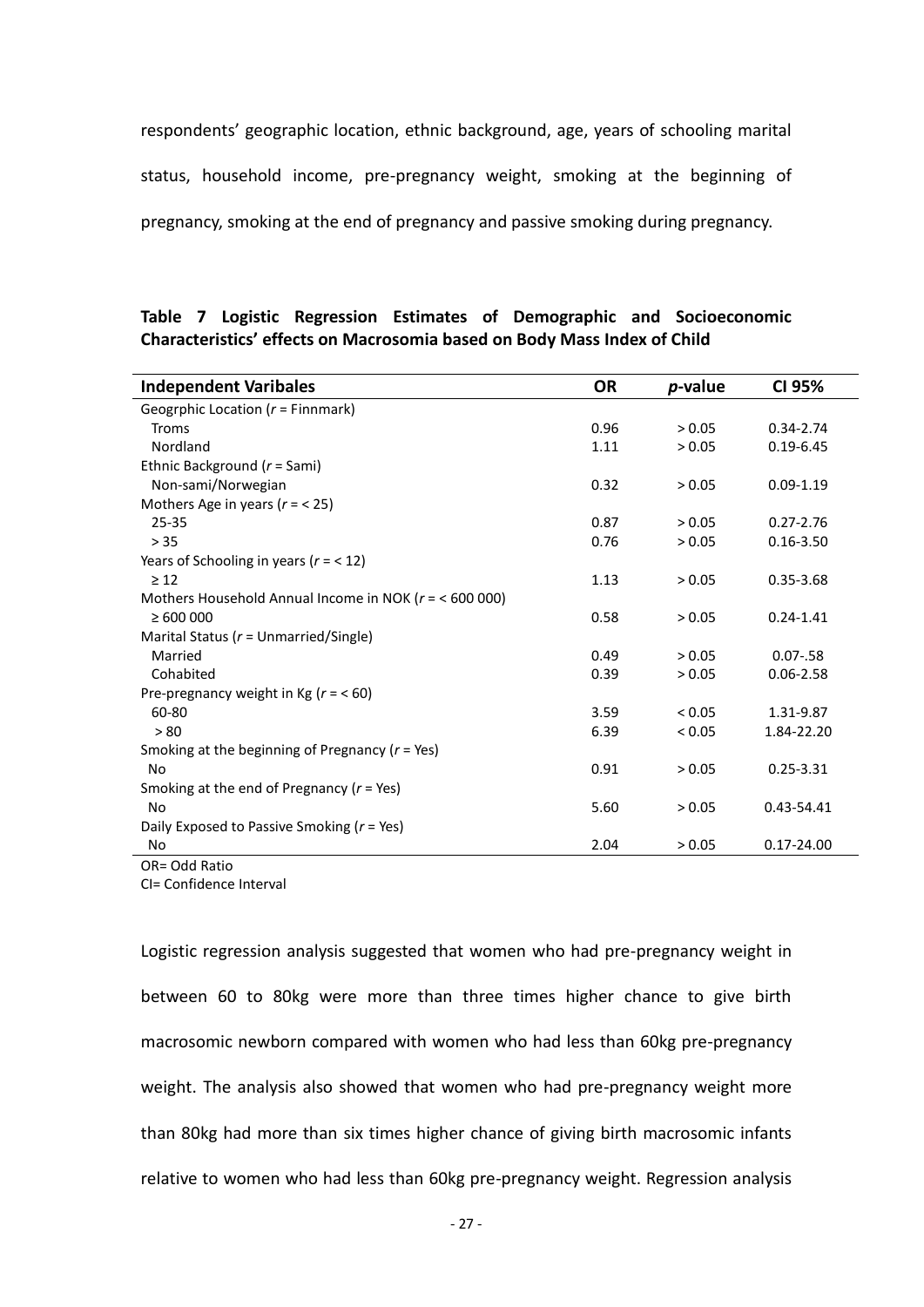found that women who did not smoke at the end of pregnancy were five times more likely to give birth macrosomic baby when compared with women who did smoke.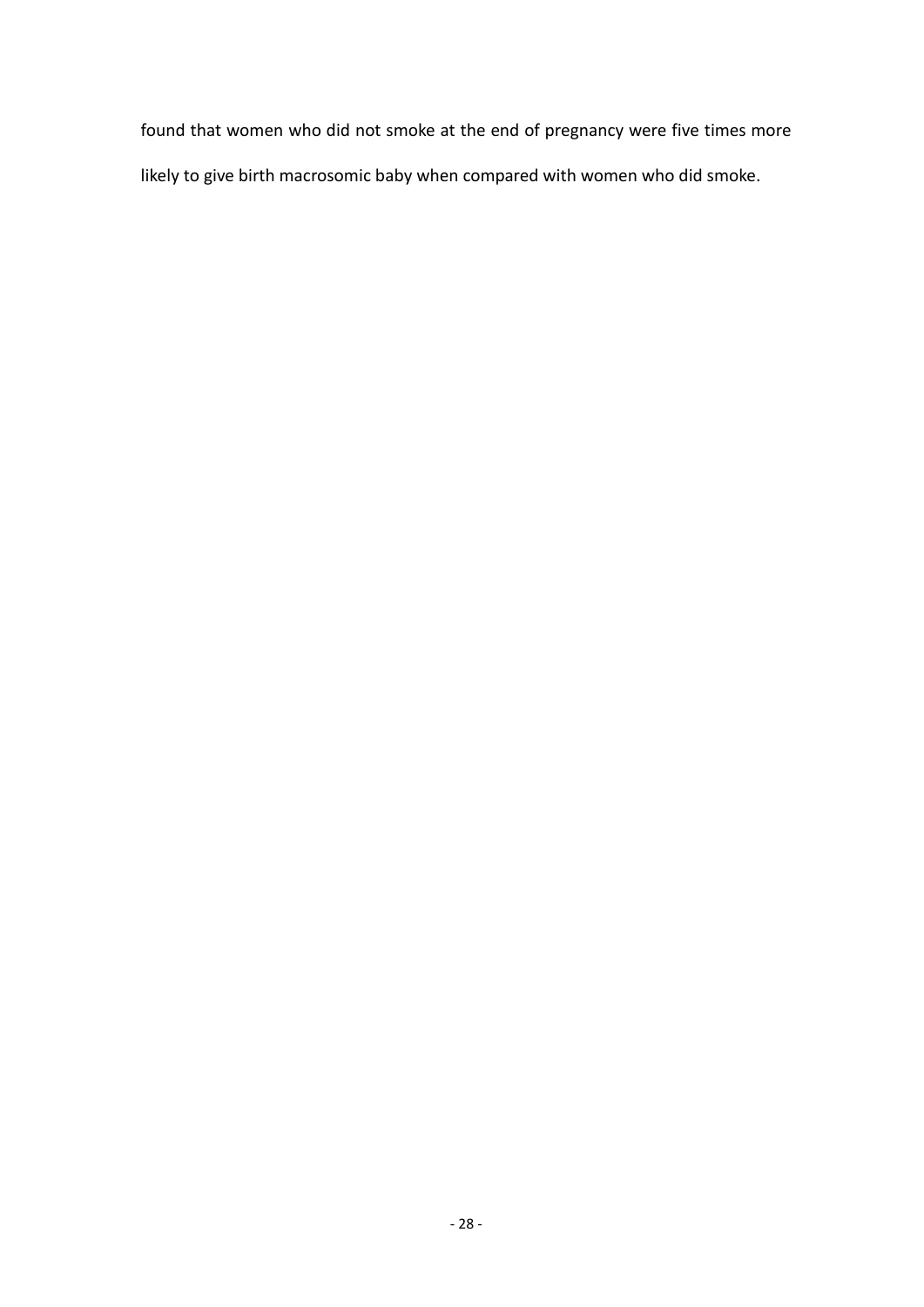#### **CHAPTER FOUR**

#### **Discussion and Conclusion**

Findings of prevalence and predictors of macrosomic newborn of three counties of Northern Norway have been presented in this chapter following the research questions. Even though the prevalence of newborn macrosomia is high in other parts of Norway, systematic study on macrosomic newborn in Troms, Finnmark and Nordland has not been investigated yet. Thus, the present study aimed to understand the prevalence and determinants of macrosomic newborn as pregnancy outcomes among the north Norwegian mothers. In the present study, macrosomia newborn has been defined as babies born with weight equal or more than 4000g or BMI of 15 or above. The present study is from the North Norwegian mother-and-child cohort study that took place from 2007 until 2009. From this cohort, a total of 479 pregnant women who delivered their babies have been taken from three northern counties of Norway as sample. Finally, the collected data has been presented by using uni-variate, bi-variate and multivariate analyses.

In the present study, BW and BMIC have been taken into account as pregnancy outcomes to understand the prevalence and determinants of macrosomic infants among north Norwegian mothers. Study found that the mean BW was 3617g and SD was 493 which are very close to the Norwegian Mother and Child Cohort Study (MoBa) where mean BW and SD were 3682g and 488 respectively<sup>26</sup>. Others studies from the northern Norway also demonstrated almost similar mean BW and SD. These studies also found that the mean BMIC and SD were 14.2 and 1.2 respectively which is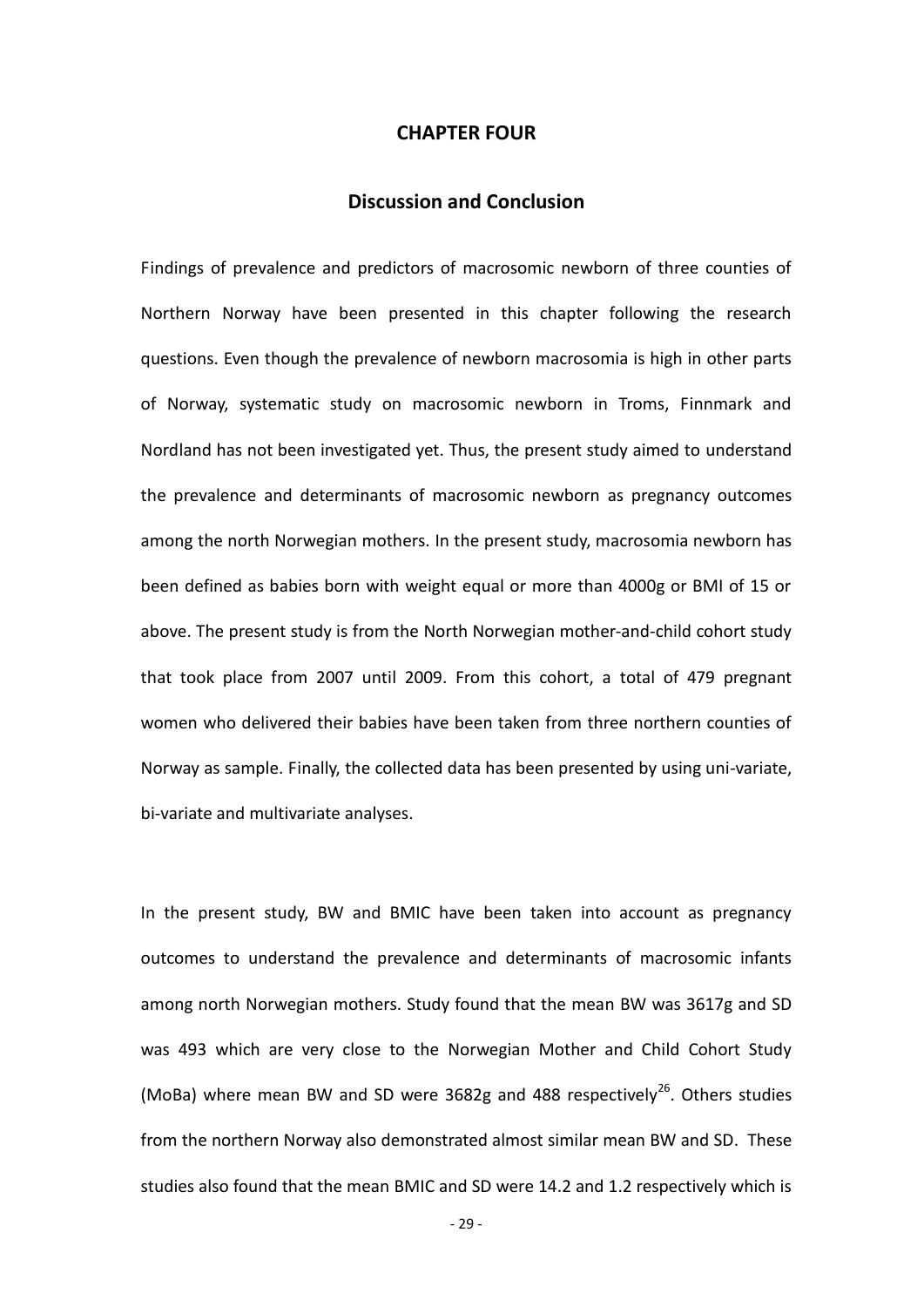almost consistent with the other study in northern Norway where mean BMIC was 13.9 and SD was  $1.3^{31-33}$ .

The study found that the prevalence of macrosomic newborn among the north Norwegian mothers is 21.2% which shows consistent increasing trend of macrosomia in Norway where newborn macrosomia (newborns weighing 4,000 g or more) has increased from 16% to 20% in less than three decades<sup>1, 4</sup>. Numerous studies in other countries also demonstrated that during the last three decades an overall 15% to 25% increase in the proportion of women giving birth to macrosomic infants, which is also congruent with the present study<sup>2, 6, 7</sup>.

Within the study population, pre-pregnancy weight and smoking at the end of pregnancy were significant risk factors for macrosomia which is consistent with other studies in Norway<sup>24, 34</sup>. Several studies from other countries also demonstrated a significant relationship between macrosomia newborn and maternal pre-pregnancy weight or maternal BMI and maternal smoking<sup>3, 7, 14, 35, 36</sup>. A recent study in Chile found that macrosomia rates were higher among overweight group (BMI of 25 or greater) as compared with the non-overweight group<sup>37</sup>. In the present study, prepregnancy BMI was not calculated due to almost 50% missing information regarding mothers' height. However, findings revealed that mothers who had more than 60kg pre-pregnancy weight were five to six times more likely to give birth macrosomia newborn. It suggests that maternal overweight was itself enough to accelerate fetal growth among the north Norwegian mothers. Another recent study in Norway found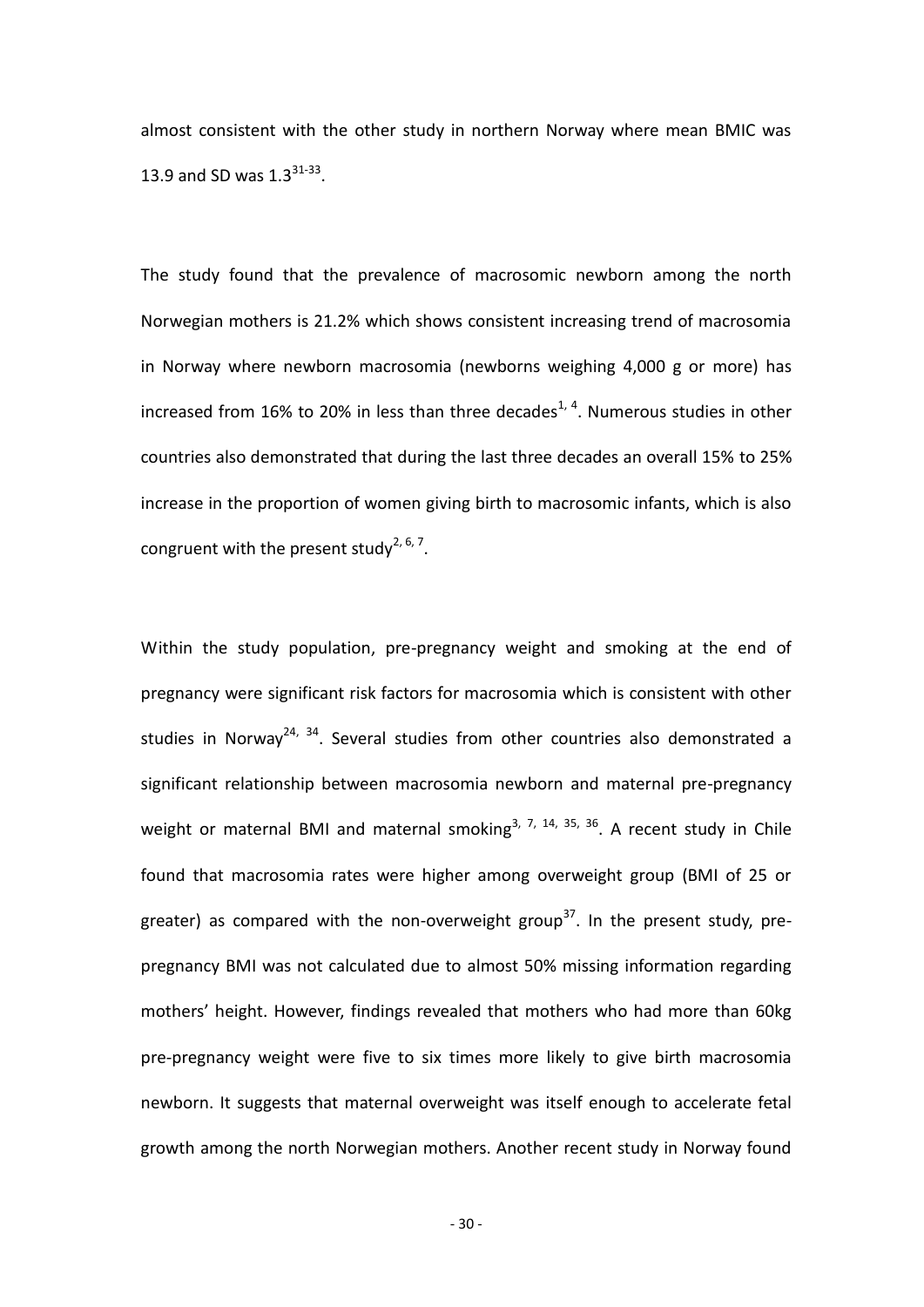that birth weight of babies increased with increasing maternal pre-pregnancy BMI. However, this study did not investigate the relationship between macrosomia and maternal pre-pregnancy weight<sup>27</sup>.

Several studies demonstrated that mothers of macrosomic infants were less likely to have smoked during the pregnancy which is resembled with bivariate analysis in the present study; however, the logistic regression model did not find non-smoking mothers as the determinant of macrosomic newborn<sup>7, 35</sup>.

The study also found that the prevalence of newborn macrosomia was 25.8% when BMIC has been used as outcome variable, which is higher than generally accepted measurement of macrosomia by BW. Although, pre-pregnancy weight found to be the only determinant of macrosomia newborn in the first model (Table 5), pre-pregnancy maternal weight and non-smoking at the end of pregnancy were the significant predictors of maccosomia newborn in the second model (Table 7). However, no study has found that used BMIC as responsible variable to comprehend the determinants of macrosomia. Nevertheless, the findings of this study are consistent with other studies from Norway and many other countries<sup>7, 14, 24, 34-36</sup>.

Study argued that the causes of macrosomia newborn include both genetic and environmental factors. The rapid increase in the prevalence of macrosomia has also environmental causes which might be more relevant for the northern population due to high exposure to environmental contaminants<sup>14, 31-34, 38, 39</sup>. Therefore, the present

- 31 -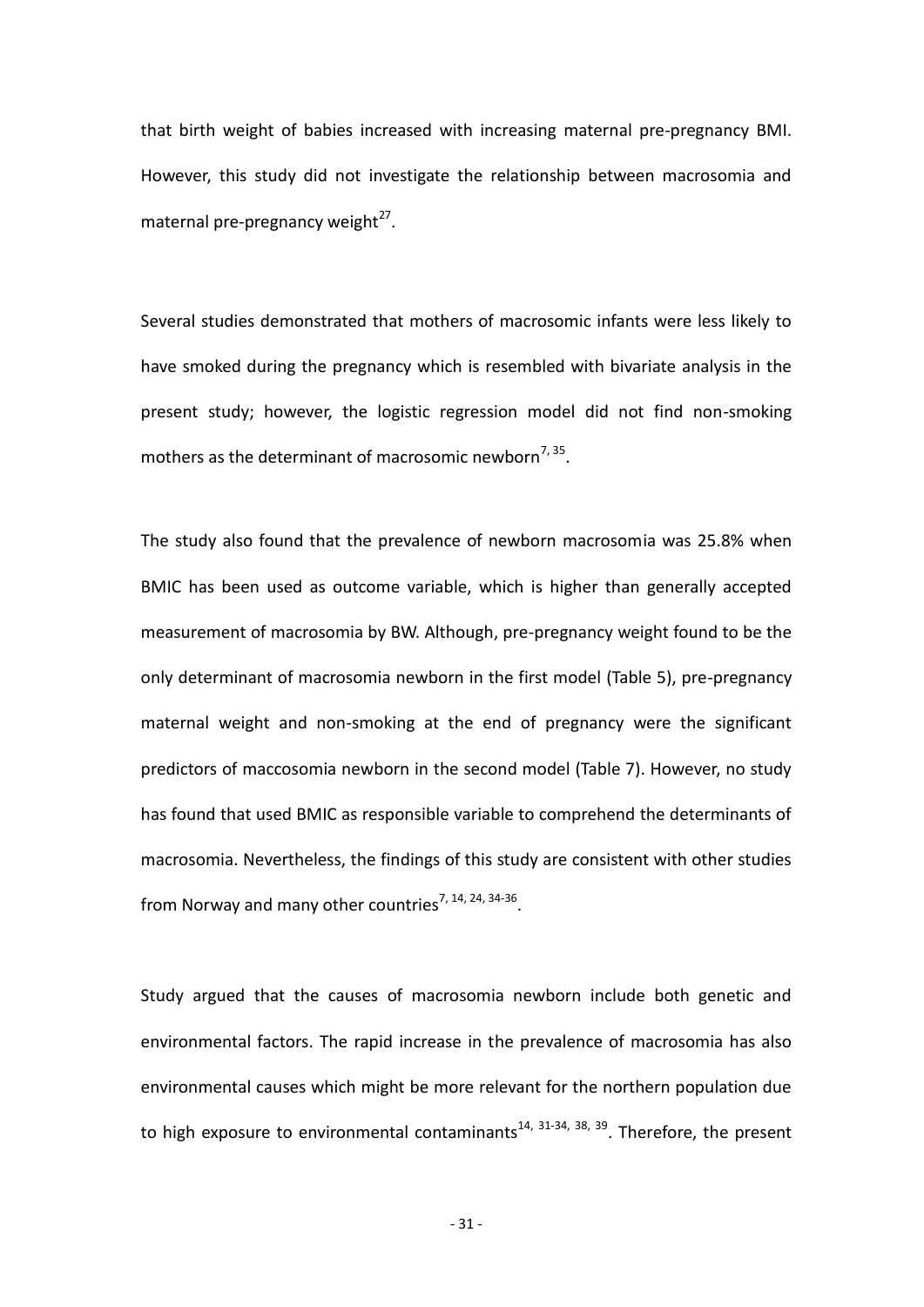study suggests further investigation to find out the relationship between macrosomia newborn and environmental exposure in northern Norway.

This study also suggests that macrosomia is associated with maternal and neonatal complications in Norway such as intrauterine death, artificial induction of labor, prolonged birth, shoulder dystocia, still births, birth asphyxia, intrapartal hypoxia, low Apgar score, injuries to the baby and the mother, increased use of operative deliveries, postpartum hemorrhages and neonatal hypoglycemia, hyperbilirubinemia and the use of neonatal intensive care, urgent policy is needed to be taken for the north Norwegian girls especially for women<sup>20-23</sup>. The risk of giving birth to macrosomic infants may be reduced by intervention before or during pregnancy addressed to highrisk women. Among the risk factors identified in the present study, high maternal prepregnancy weight is the most important evidence to try to modify. Another factor, for instance, smoking at the end of pregnancy is less obvious to manipulate. Overweight women who are planning for pregnancy should attempt to reduce their weight. The north Norwegian mothers need to go through routine exercise especially before and during pregnancy as the study in Norway suggests that regular exercise during pregnancy reduces the odds of giving birth to newborns with excessive birth weight by 23-28%<sup>26</sup>. Unfortunately, there was no information on exercise during pregnancy in the present study; thus, future research should accommodate this aspect as well. Secondly, preventive measure should include guidance about nutrition in order to reduce the prevalence of pre-pregnancy overweight as limited weight gain in pregnancy seems to reduce the risk of macrosomia particularly for obese women<sup>34</sup>.

- 32 -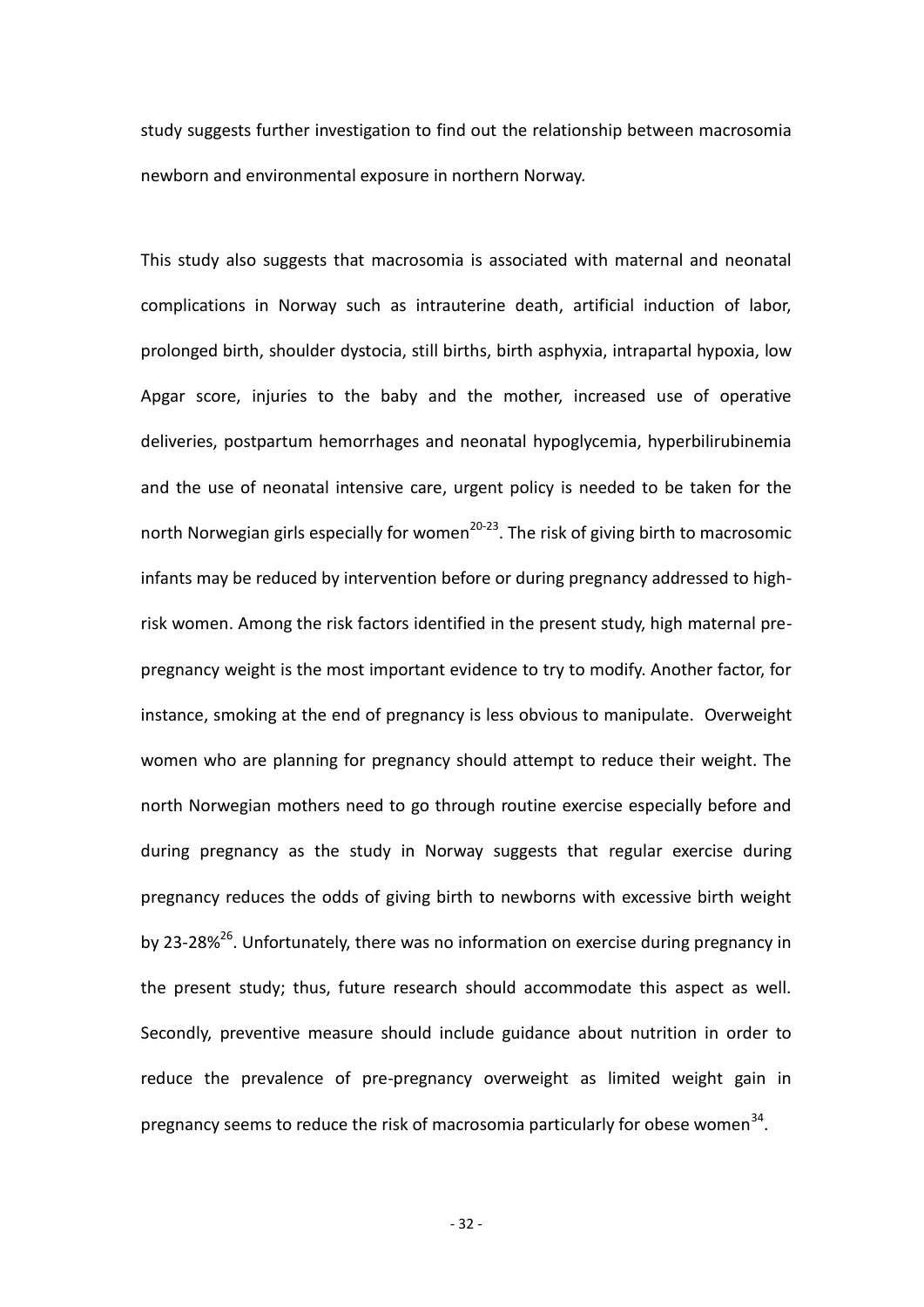The major strength of the present study is that it has both cross-sectional and prospective longitudinal aspects. In addition, this study is externally valid to the existing literature on macrosomic newborn in Norway during the last three decades. However, the present study has some selection bias due to "study tiredness" (i.e., requests to participate in too many studies) contributed to the low participation. This was difficult to overcome even with vigorous promotion strategies. Moreover, the time commitment and the frequency of sample donation may also have led to lower participation. Consequently, it is likely that the study cohort is not as representative of the maternal population of Northern Norway as planned<sup>30</sup>.

In summary, the prevalence and predictors of macrosomia that are demonstrated in the present study very much consistent with the current literature in Norway and other developed countries in the world. The study found that pre-pregnancy weight and non-smoking at the end of pregnancy are the main determinants of macrosomia newborn in northern Norway. General pre-pregnancy health advise and dietary advise for young women will have a very positive impact on pregnancy outcome.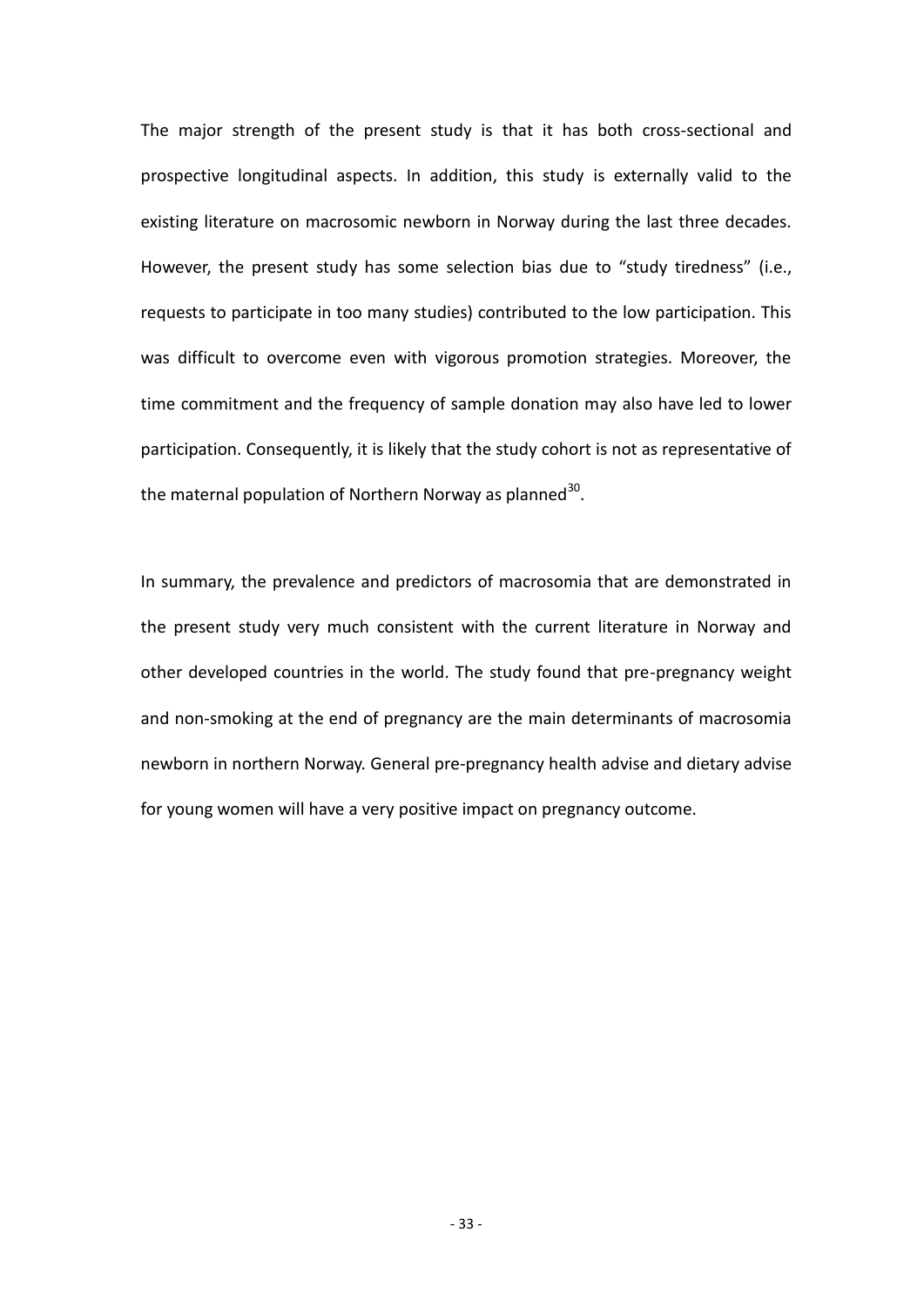## **References**

- 1. Skjaerven R, Gjessing HK, Bakketeig LS. Birthweight by gestational age in Norway. *Acta Obstet Gynecol Scand.* 2000; 79(6):440-449.
- 2. Bergmann RL, Richter R, Bergmann KE, Plagemann A, Brauer M, Dudenhausen JW. Secular trends in neonatal macrosomia in Berlin: influences of potential determinants. *Paediatric and Perinatal Epidemiology* 2003; 17:244-249.
- 3. Surkan PJ, Hsieh CC, Johansson AL, Dickman PW, Cnattingius S. Reasons for Increasing Trends in Large for Gestational Age Births. *Obstet Gynecol* 2004; 104:720-726.
- 4. Henriksen T. Nutrition and pregnancy outcome. *Nutr Rev.* 2006; 64(5Pt2):S19- 23. doi: 10.1301/nr.2006.may.S19-S23.
- 5. [Lu Y, Zhang J, Lu X, Xi W, Li Z.](http://www.ncbi.nlm.nih.gov/pubmed?term=) Secular trends of macrosomia in southeast China, 1994-2005. *[BMC Public Health.](http://www.ncbi.nlm.nih.gov/pubmed?term=Secular%20trends%20of%20macrosomia%20in%20southeast%20China%2C%201994-2005)* 2011; 11:818.
- 6. Ananth CV, Wen SW. Trends in fetal growth among singleton gestations in the United States and Canada, 1985 through 1998. *Semin Perinatol.* 2002; 26(4):260-267.
- 7. Hardy DS. A multiethnic study of the predictors of macrosomia. *Diabetes Educ* 1999; 25:925-933.
- 8. Ørskou J, Henriksen TB, Kesmodel U, Secher NJ. Maternal characteristics and lifestyle factors and the risk of delivering high birth weight infants. *Obstet Gynecol* 2003; 102:115-120.
- 9. [Ehrenberg HM,](http://www.ncbi.nlm.nih.gov/pubmed?term=) [Mercer BM,](http://www.ncbi.nlm.nih.gov/pubmed?term=) [Catalano PM.](http://www.ncbi.nlm.nih.gov/pubmed?term=) The influence of obesity and diabetes on the prevalence of macrosomia. *[Am J Obstet Gynecol.](http://www.ncbi.nlm.nih.gov/pubmed/15467573)* 2004; 191(3):964-968.
- 10. [Stotland NE, Caughey AB, Breed EM,](http://www.ncbi.nlm.nih.gov/pubmed?term=) [Escobar GJ.](http://www.ncbi.nlm.nih.gov/pubmed?term=) Risk factors and obstetric complications associated with macrosomia. *[Int J Gynaecol Obstet.](http://www.ncbi.nlm.nih.gov/pubmed/15548393)* 2004; 87(3):220-226.
- 11. [Denguezli W, Faleh R, Fessi A, Yassine A, Hajjaji A, Laajili H, Sakouhi M.](http://www.ncbi.nlm.nih.gov/pubmed?term=) Risk factors of fetal macrosomia: role of maternal nutrition. *[Tunis Med.](http://www.ncbi.nlm.nih.gov/pubmed/20180374)* 2009; 87(9):564-568.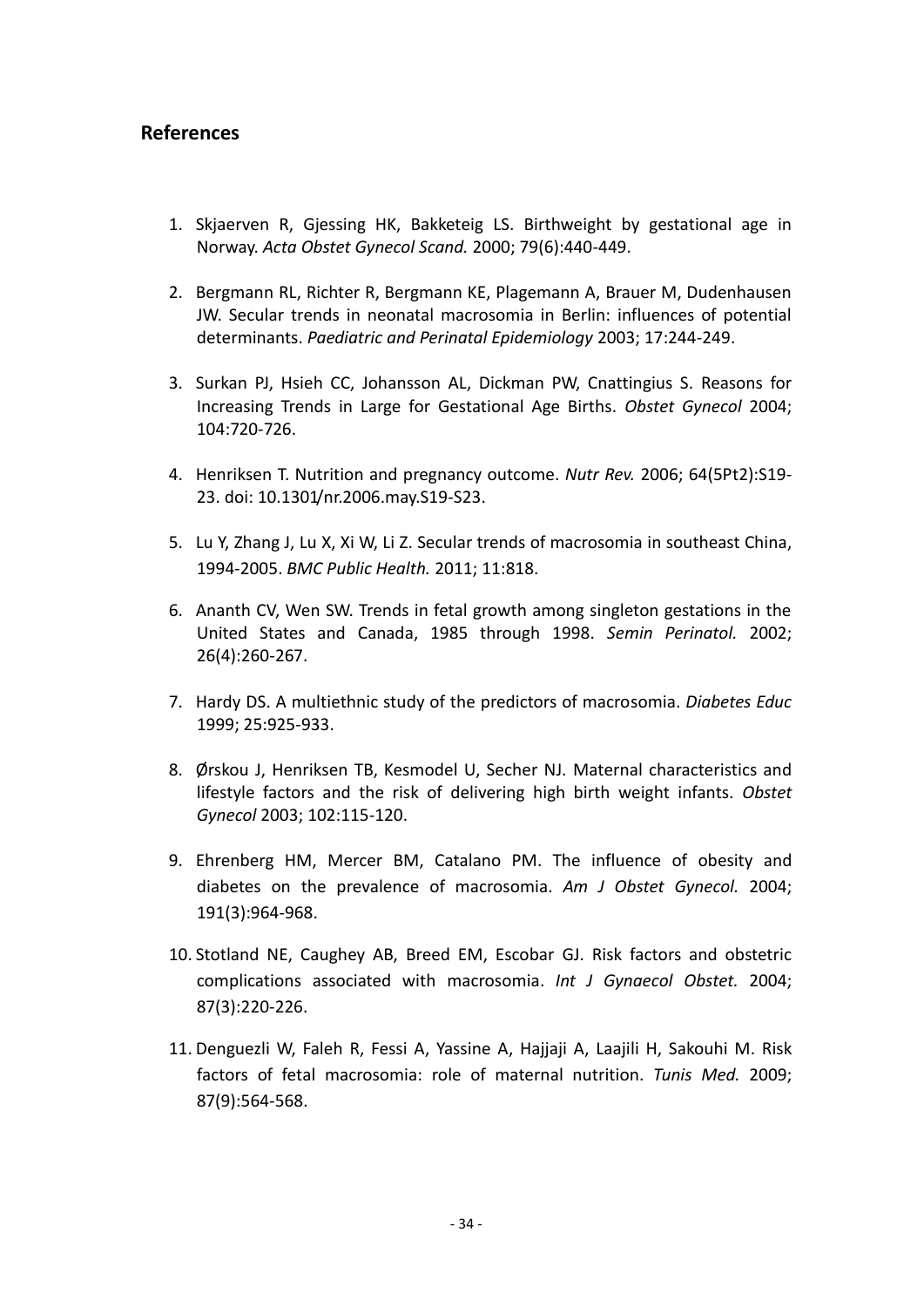- 12. [Salem W, Adler AI, Lee C, Smith GC.](http://www.ncbi.nlm.nih.gov/pubmed?term=) Maternal waist to hip ratio is a risk factor for macrosomia. *[BJOG.](http://www.ncbi.nlm.nih.gov/pubmed/22004312)* 2012; 119(3):291-297. doi: 10.1111/j.1471- 0528.2011.03167.x.
- 13. Meshari AA, DeSilva S, Rahman I. Fetal macrosomia: maternal risks and fetal outcome. *Int J Gynecol Obstet* 1990; 32:215-22.
- 14. Heiskanen N, Raatikainen K, Heinonen S. Fetal macrosomia a continuing obstetric challenge. *Biol Neonate* 2006; 90:98-103.
- 15. [Abena Obama MT, Shasha VW,](http://www.ncbi.nlm.nih.gov/pubmed?term=) [Fodjo J, Bonongkaho F,](http://www.ncbi.nlm.nih.gov/pubmed?term=) [Mbede J, Kamdom](http://www.ncbi.nlm.nih.gov/pubmed?term=)  [Moyo J.](http://www.ncbi.nlm.nih.gov/pubmed?term=) Foetal macrosomia in Cameroon: prevalence, risk factors and complications. *[West Afr J Med.](http://www.ncbi.nlm.nih.gov/pubmed/8634233)* 1995; 14(4):249-254.
- 16. Grassi AE, Giuliano MA. The neonate with macrosomia. *Clin Obstet Gynecol* 2000; 43:340-348.
- 17. [Kramer MS, Morin I, Yang H, Platt RW, Usher R, McNamara H, Joseph KS, Wen](http://www.ncbi.nlm.nih.gov/pubmed?term=)  [SW.](http://www.ncbi.nlm.nih.gov/pubmed?term=) Why are babies getting bigger? Temporal trends in fetal growth and its determinants. *[J Pediatr.](http://www.ncbi.nlm.nih.gov/pubmed?term=Why%20are%20babies%20getting%20bigger%3F%20Temporal%20trends%20in%20fetal%20growth%20and%20its%20determinants)* 2002; 141(4):538-542.
- 18. Samaras TT, Elrick H, Storms LH. Birthweight, rapid growth, cancer, and longevity: a review. *Journal of the National Medical* 2003; 95(12):1170-1183.
- 19. [Harder T,](http://www.ncbi.nlm.nih.gov/pubmed?term=) [Rodekamp E,](http://www.ncbi.nlm.nih.gov/pubmed?term=) [Schellong K, Dudenhausen JW,](http://www.ncbi.nlm.nih.gov/pubmed?term=) [Plagemann A.](http://www.ncbi.nlm.nih.gov/pubmed?term=) Birth weight and subsequent risk of type 2 diabetes: a meta-analysis. *[Am J](http://www.ncbi.nlm.nih.gov/pubmed/17215379)  [Epidemiol.](http://www.ncbi.nlm.nih.gov/pubmed/17215379)* 2007; 165(8):849-857.
- 20. Mocanu EV, Greene RA, Byrne BM and Turner MJ. Obstetric and neonatal outcome of babies weighing more than 4.5 kg: an analysis by parity. *European Journal of Obstetrics, Gynecology and Reproductive Biology* 2000; 92(2):229- 233.
- 21. Lim JH, Tan BC, Jammal AE, Symonds EM. Delivery of macrosomic babies: management and outcomes of 330 cases. *J Obstet Gynaecol.* 2002; 22(4):370- 374.
- 22. [Bjørstad AR, Irgens-Hansen K, Daltveit AK, Irgens LM.](http://www.ncbi.nlm.nih.gov/pubmed?term=) Macrosomia: mode of delivery and pregnancy outcome. *[Acta Obstet Gynecol Scand.](http://www.ncbi.nlm.nih.gov/pubmed/20235897)* 2010; 89(5):664- 669.
- 23. Clausen T, Burski TK, Øyen N, Godang K, Bollerslev J and Henriksen T. Maternal anthropometric and metabolic factors in the first half of pregnancy and risk of neonatal macrosomia in term pregnancies: A prospective study. *European Journal of Endocrinology* 2005; 153:887-894.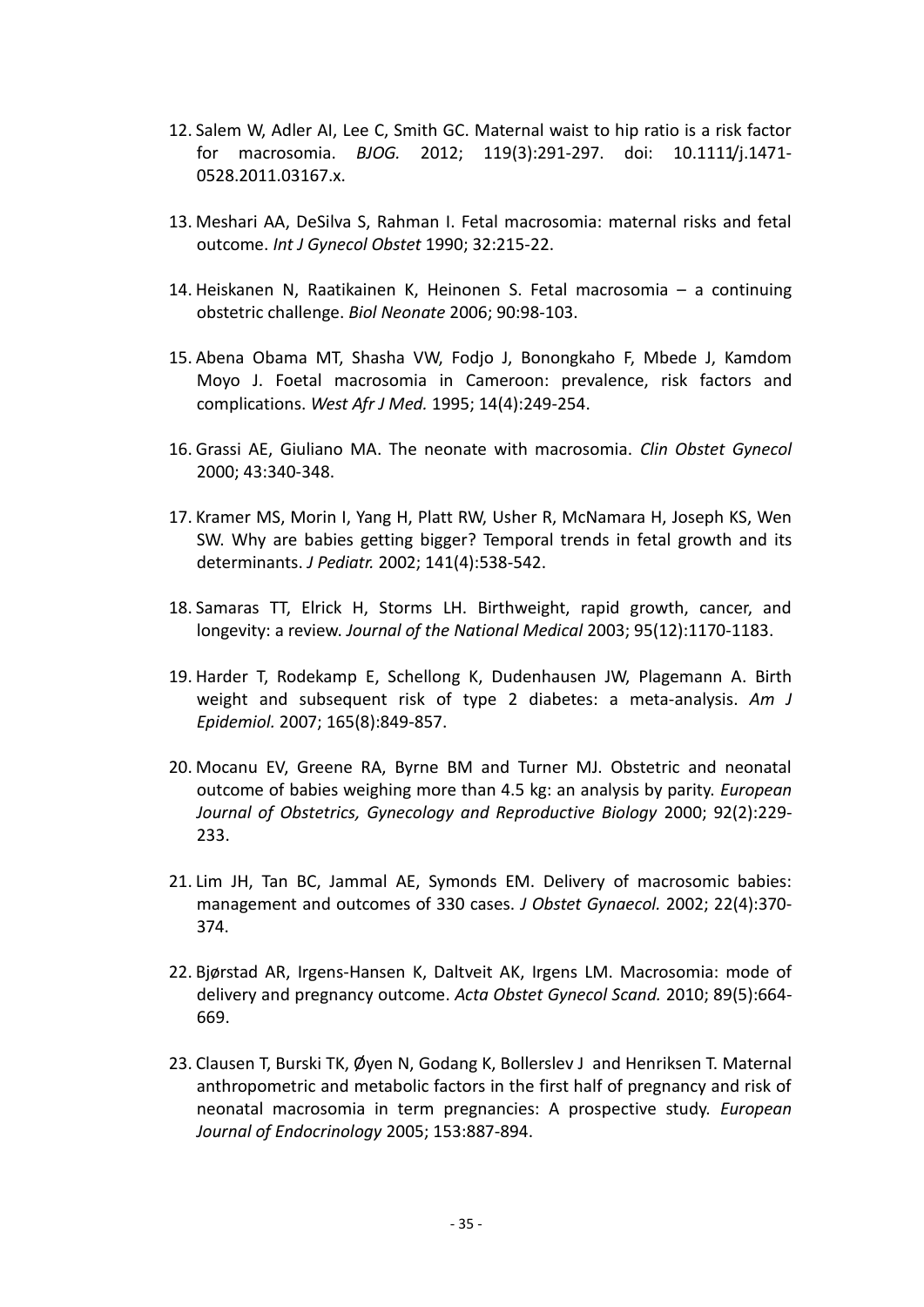- 24. [Voldner N,](http://www.ncbi.nlm.nih.gov/pubmed?term=) [Frøslie KF,](http://www.ncbi.nlm.nih.gov/pubmed?term=) [Bø K,](http://www.ncbi.nlm.nih.gov/pubmed?term=) [Haakstad L,](http://www.ncbi.nlm.nih.gov/pubmed?term=) [Hoff C,](http://www.ncbi.nlm.nih.gov/pubmed?term=) [Godang K,](http://www.ncbi.nlm.nih.gov/pubmed?term=) [Bollerslev J,](http://www.ncbi.nlm.nih.gov/pubmed?term=) [Henriksen T.](http://www.ncbi.nlm.nih.gov/pubmed?term=) Modifiable determinants of fetal macrosomia: role of lifestylerelated factors. *[Acta Obstet Gynecol Scand.](http://www.ncbi.nlm.nih.gov/pubmed?term=Modifiable%20determinants%20of%20fetal%20macrosomia%3A%20role%20of%20lifestyle-related%20factors)* 2008; 87(4):423-429.
- 25. [Voldner N, Qvigstad E, Frøslie KF, Godang K, Henriksen T, Bollerslev J.](http://www.ncbi.nlm.nih.gov/pubmed?term=) Increased risk of macrosomia among overweight women with high gestational rise in fasting glucose. *[J Matern Fetal Neonatal Med.](http://www.ncbi.nlm.nih.gov/pubmed?term=Increased%20risk%20of%20macrosomia%20among%20overweight%20women%20with%20high%20gestational%20rise%20in%20fasting%20glucose)* 2010; 23(1):74-81.
- 26. [Owe KM, Nystad W, Bø K.](http://www.ncbi.nlm.nih.gov/pubmed?term=) Association between regular exercise and excessive newborn birth weight. *[Obstet Gynecol.](http://www.ncbi.nlm.nih.gov/pubmed/19888034)* 2009; 114(4):770-776.
- 27. [Stamnes Koepp UM, Frost Andersen L, Dahl-Joergensen K, Stigum H, Nass O,](http://www.ncbi.nlm.nih.gov/pubmed?term=) [Nystad W.](http://www.ncbi.nlm.nih.gov/pubmed?term=) Maternal pre-pregnant body mass index, maternal weight change and offspring birth weight. *[Acta Obstet Gynecol Scand.](http://www.ncbi.nlm.nih.gov/pubmed/22077818)* 2012; 91(2):243-249. doi: 10.1111/j.1600-0412.2011.01321.x.
- 28. AMAP. AMAP Assessment 2009: Human Health in the Arctic. Arctic Monitoring and Assessment Programme (AMAP) 2009; Oslo, Norway.
- 29. [Odland JO, Nieboer E.](http://www.ncbi.nlm.nih.gov/pubmed?term=) Human biomonitoring in the Arctic. Special challenges in a sparsely populated area. *[Int J Hyg Environ Health.](http://www.ncbi.nlm.nih.gov/pubmed?term=Human%20biomonitoring%20in%20the%20Arctic.%20Special%20challenges%20in%20a%20sparsely%20populated%20area)* 2011; 22.
- 30. Hansen S. Maternal concentrations, predictors and change in profiles of organochlorines, toxic and essential elements during pregnancy and postpartum: the Vietnamese mother-and-child study and the northern Norwegian mother-and-child study. A dissertation for the degree of Philosophiae Doctor, University of Tromsø, Norway, September 2011.
- 31. [Odland JO,](http://www.ncbi.nlm.nih.gov/pubmed?term=) [Nieboer E, Romanova N,](http://www.ncbi.nlm.nih.gov/pubmed?term=) [Thomassen Y,](http://www.ncbi.nlm.nih.gov/pubmed?term=) [Lund E.](http://www.ncbi.nlm.nih.gov/pubmed?term=) Blood lead and cadmium and birth weight among sub-arctic and arctic populations of Norway and Russia. *[Acta Obstet Gynecol Scand.](http://www.ncbi.nlm.nih.gov/pubmed?term=Blood%20lead%20and%20cadmium%20and%20birth%20weight%20among%20sub-arctic%20and%20arctic%20populations%20of%20Norway%20and%20Russia)* 1999; 78(10):852-860.
- 32. [Odland JO,](http://www.ncbi.nlm.nih.gov/pubmed?term=) [Nieboer E,](http://www.ncbi.nlm.nih.gov/pubmed?term=) [Romanova N,](http://www.ncbi.nlm.nih.gov/pubmed?term=) [Thomassen Y,](http://www.ncbi.nlm.nih.gov/pubmed?term=) [Brox J,](http://www.ncbi.nlm.nih.gov/pubmed?term=) [Lund E.](http://www.ncbi.nlm.nih.gov/pubmed?term=) Concentrations of essential trace elements in maternal serum and the effect on birth weight and newborn body mass index in sub-arctic and arctic populations of Norway and Russia. *[Acta Obstet Gynecol Scand.](http://www.ncbi.nlm.nih.gov/pubmed?term=Concentrations%20of%20essential%20trace%20elements%20in%20maternal%20serumand%20the%20effect%20on%20birth%20weight%20and%20newborn%20body%20mass%20index%20in%20sub-arctic%20and%20arctic%20populations%20ofNorway%20and%20Russia)* 1999; 78(7):605-614.
- 33. [Odland JO, Nieboer E, Romanova](http://www.ncbi.nlm.nih.gov/pubmed?term=) N, [Thomassen Y.](http://www.ncbi.nlm.nih.gov/pubmed?term=) Elements in placenta and pregnancy outcome in arctic and subarctic areas. *[Int J Circumpolar Health.](http://www.ncbi.nlm.nih.gov/pubmed?term=ELEMENTS%20IN%20PLACENTA%20AND%20PREGNANCY%20OUTCOME%20IN%20ARCTIC%20AND%20SUBARCTIC%20AREAS)* 2004; 63(2):169-187.
- 34. [Henriksen T.](http://www.ncbi.nlm.nih.gov/pubmed?term=) The macrosomic fetus: a challenge in current obstetrics. *[Acta](http://www.ncbi.nlm.nih.gov/pubmed?term=The%20macrosomic%20fetus%3A%20a%20challenge%20in%20current%20obstetrics)  [Obstet Gynecol Scand.](http://www.ncbi.nlm.nih.gov/pubmed?term=The%20macrosomic%20fetus%3A%20a%20challenge%20in%20current%20obstetrics)* 2008; 87(2):134-145.